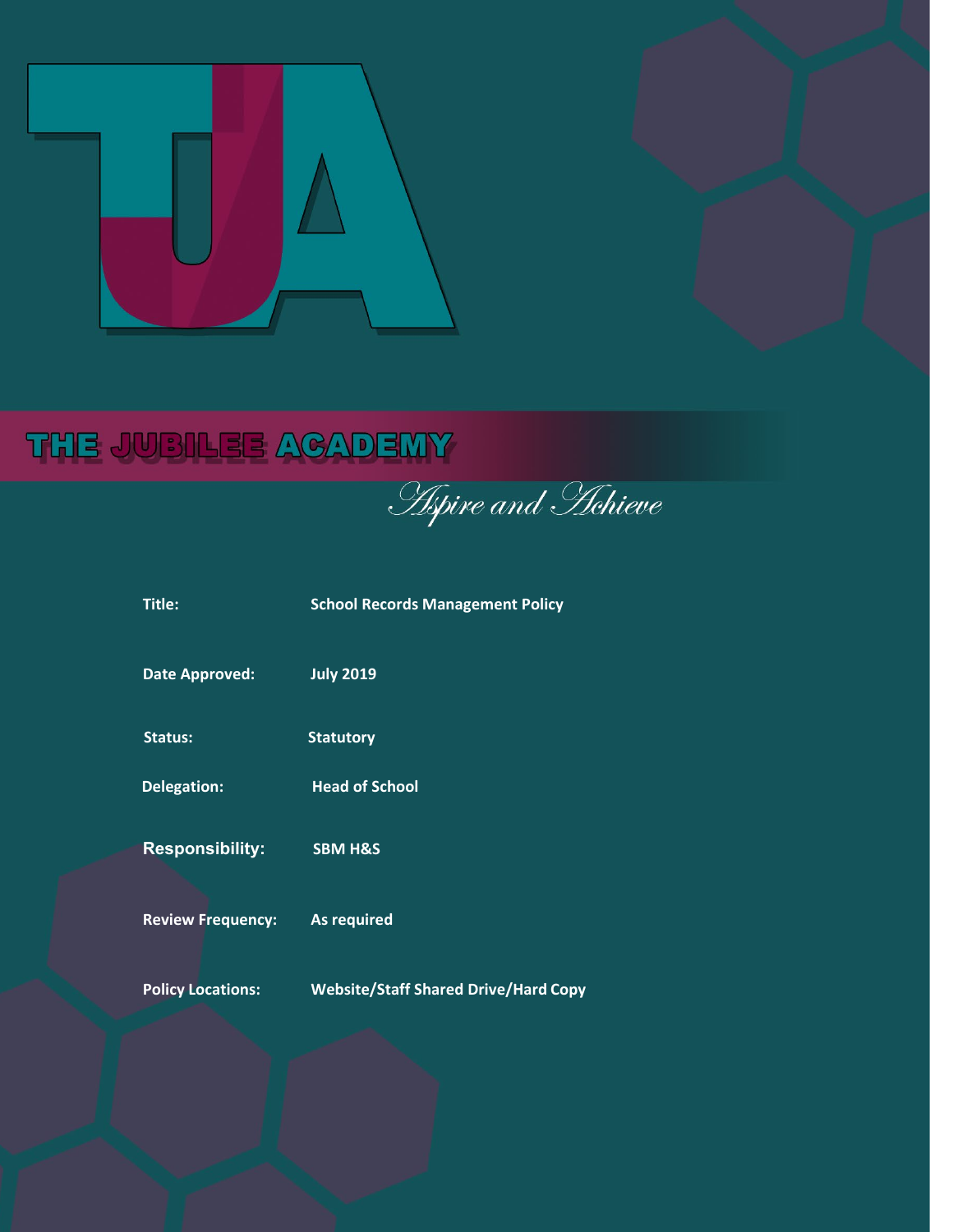

Aspire and Achieve

# **Contents**<br>School Records M

|       | <b>School Records Management Policy</b><br><b>Record Retention Information &amp; Guidance</b><br>1. Management of the School | Page 3<br>Page 4 to 28 |
|-------|------------------------------------------------------------------------------------------------------------------------------|------------------------|
|       | 1.1 Governing Body                                                                                                           | Page 4 - 5             |
|       | 1.2 Head Teacher and Senior Management Team                                                                                  | Page 6                 |
|       | 1.3 Admissions Process                                                                                                       | Page $7-8$             |
|       | 1.4 Operational Administration                                                                                               | Page 9                 |
| 2. HR |                                                                                                                              |                        |
|       | 2.1 Recruitment                                                                                                              | Page 10 - 11           |
|       | 2.2 Operational Staff Management                                                                                             | Page 11                |
|       | 2.3 Management of Disciplinary and Grievance Processes                                                                       | Page 12                |
|       | 2.4 Health & Safety                                                                                                          | Page 13 - 14           |
|       | 2.5 Payroll and Pensions                                                                                                     | Page 15                |
|       | 3. Financial Management of the School                                                                                        |                        |
|       | 3.1 Risk Management and Insurance                                                                                            | Page 16                |
|       | 3.2 Asset Management                                                                                                         | Page 16                |
|       | 3.3 Accounts and Statements including Budget Management                                                                      | Page 16-17             |
|       | 3.4 Contract Management                                                                                                      | Page 17                |
|       | 3.5 School Fund                                                                                                              | Page 18                |
|       | 3.6 School Meals Management                                                                                                  | Page 18                |
|       | 4. Property Management                                                                                                       |                        |
|       | 4.1Property Management                                                                                                       | Page 19                |
|       | 4.2 Maintenance                                                                                                              | Page 19                |
|       | 5. Pupil Management                                                                                                          |                        |
|       | 5.1 Pupil's Educational Record                                                                                               | Page $20 - 22$         |
|       | 5.2 Attendance                                                                                                               | Page 22                |
|       | 5.3 Special Educational Needs                                                                                                | Page 23                |
|       | 6. Curriculum<br>6.1 Statistics and Management Information                                                                   | Page 24                |
|       | 6.2 Implementation of Curriculum                                                                                             | Page 25                |
|       | 7. Extra-Curricular Activities                                                                                               |                        |
|       | 7.1 Educational Visits outside the Classroom                                                                                 | Page 26 – 27           |
|       | 7.2 Family Liaison Officers and Home School Liaison Assistants Page 27                                                       |                        |
|       | 8. Central Government and Local Authority                                                                                    |                        |
|       | 8.1 Local Authority                                                                                                          | Page 28                |
|       | 8.2 Central Government                                                                                                       | Page                   |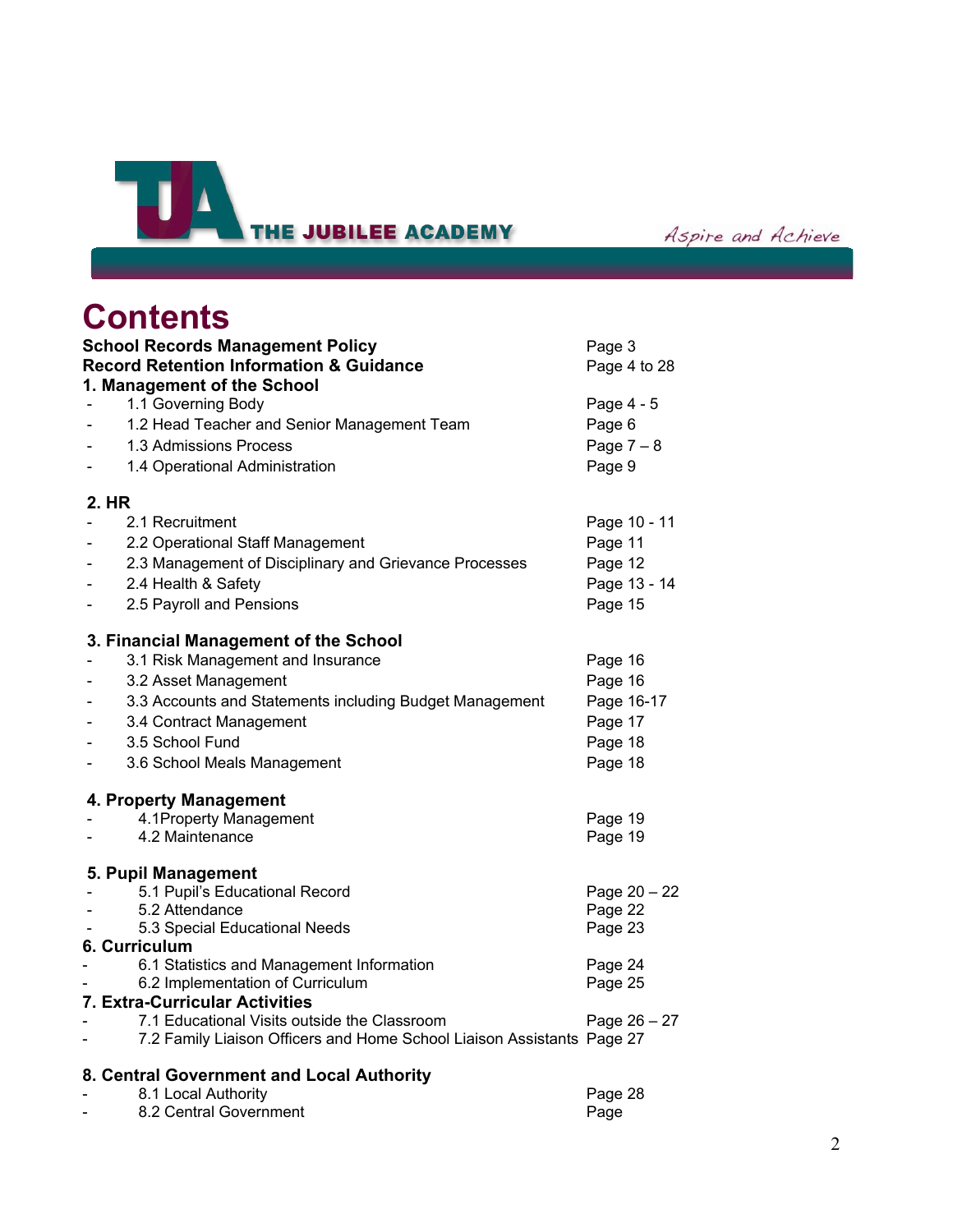# **School Records Management Policy**

## **Introduction**

The School recognises that by efficiently managing its records, it will be able to comply with its legal and regulatory obligations and to contribute to the effective overall management of the institution. Records provide evidence for protecting the legal rights and interests of the school, and provide evidence for demonstrating performance and accountability. This document provides the policy framework through which this effective management can be achieved and audited. It covers:

- Scope
- Responsibilities
- Relationships with existing policies

## **1. Scope of the policy**

1.1 This policy applies to all records created, received or maintained by staff of the school in the course of carrying out its functions.

1.2 Records are defined as all those documents which facilitate the business carried out by the school and which are thereafter retained (for a set period) to provide evidence of its transactions or activities. These records may be created, received or maintained in hard copy or electronically.

1.3 A small percentage of the school's records will be selected for permanent preservation as part of the institution's archives and for historical research.

#### . **2. Responsibilities**

2.1 The school has a corporate responsibility to maintain its records and record keeping systems in accordance with the regulatory environment. The person with overall responsibility for this policy is the Head of the School.

2.2 The person responsible for records management in the school will give guidance for good records management practice and will promote compliance with this policy so that information will be retrieved easily, appropriately and in a timely way. They will also monitor compliance with this policy by surveying at least annually to check if records are stored securely and can be accessed appropriately.

2.3 Individual staff and employees must ensure that records for which they are responsible are accurate, and are maintained and disposed of in accordance with the school's records management guidelines.

#### **3. Relationship with existing policies**

This policy has been drawn up within the context of:

- Freedom of Information policy
- Data Protection policy *(GDPR from May 2018)*

• and with other legislation or regulations (including audit, equal opportunities and ethics) affecting the school.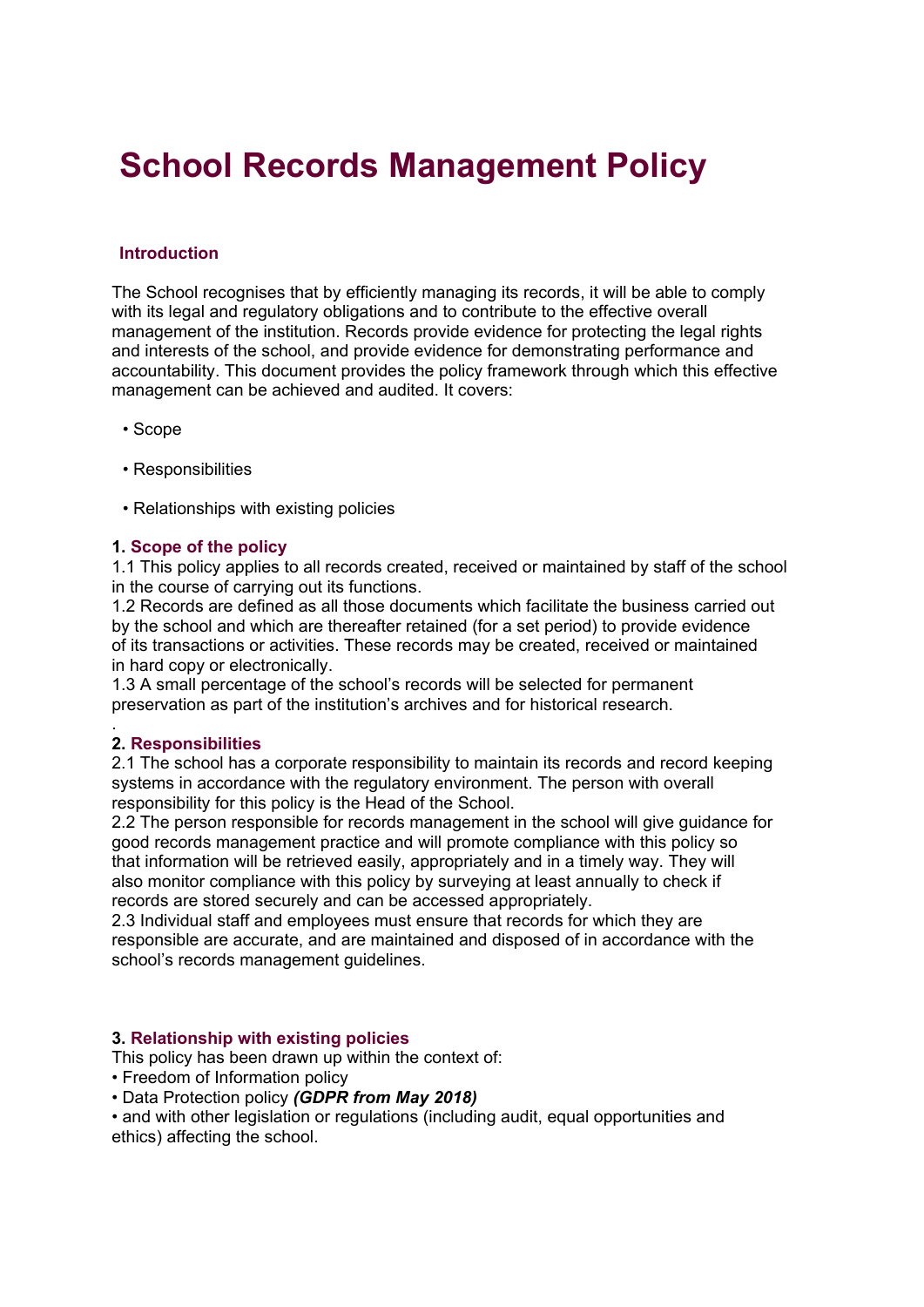**:**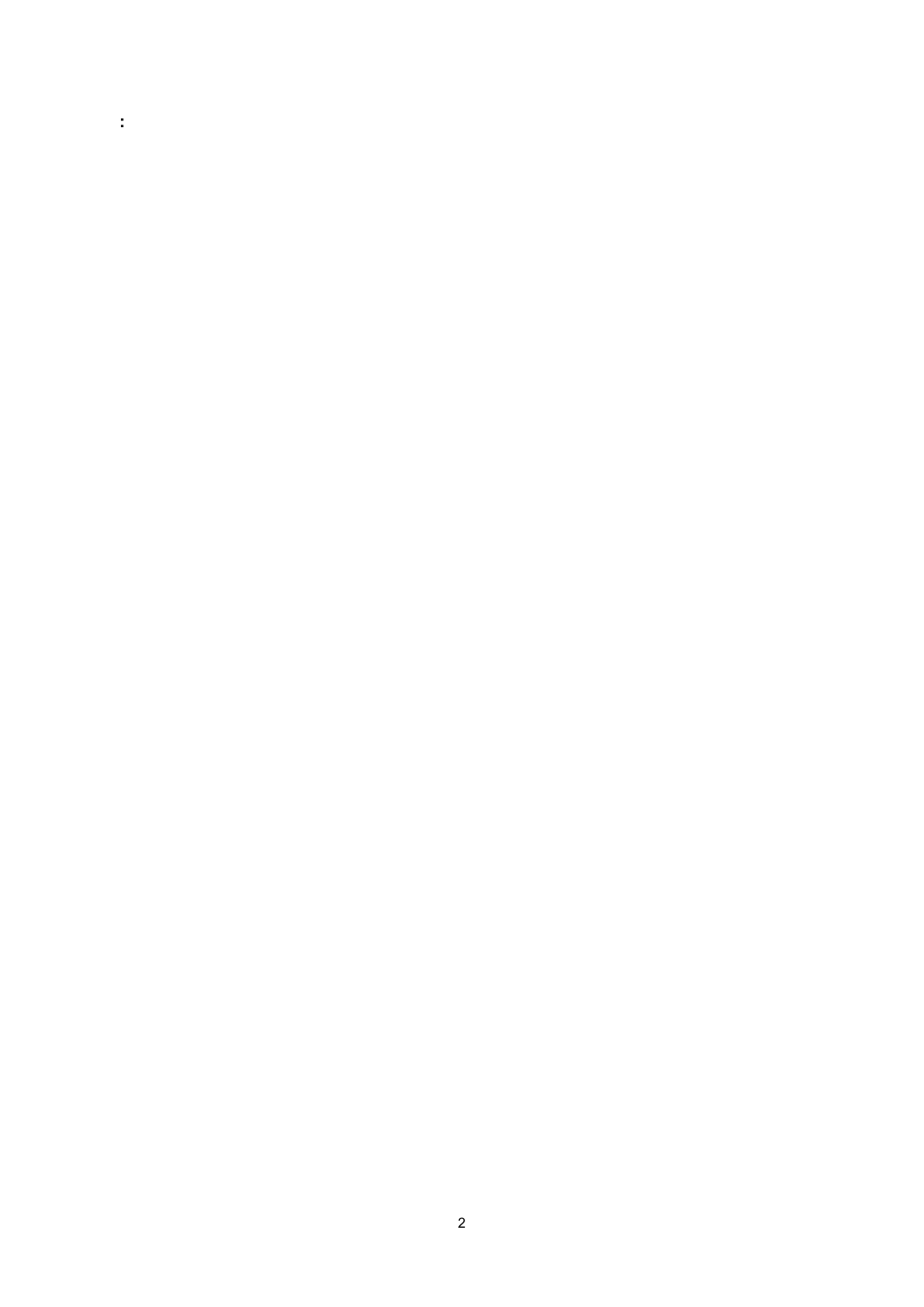# **Management of the School**

This section contains retention periods connected to the general management of the school. This covers the work of the Governing Body,the Head of School and the senior management team, the admissions process and operational administration.

| 1.1 Governing Body                                                                                                          |                                                                                                                      |                                                 |                                                                                                                                                                       |                                                                                                                |
|-----------------------------------------------------------------------------------------------------------------------------|----------------------------------------------------------------------------------------------------------------------|-------------------------------------------------|-----------------------------------------------------------------------------------------------------------------------------------------------------------------------|----------------------------------------------------------------------------------------------------------------|
| <b>Basic file description</b>                                                                                               | <b>Data Protection Issues</b><br>(GDPR from May 2018)                                                                | <b>Statutory Provisions</b>                     | <b>Retention Period [Operational]</b>                                                                                                                                 | Action at the end of the<br>administrative life of the record                                                  |
| 1.1.1 Agendas for<br>Governing Body<br>meetings                                                                             | There may be data<br>protection issues if<br>the meeting is dealing<br>with confidential<br>issues relating to staff |                                                 | One copy should be retained with<br>the master set of minutes. All<br>other copies can be disposed of                                                                 | <b>SECURE DISPOSAL</b>                                                                                         |
| 1.1.2 Minutes of<br>Governing Body<br>Meetings                                                                              | There may be data<br>protection issues if the<br>meeting is dealing with<br>confidential issues<br>relating to staff |                                                 | One copy should be retained with<br>the master set of minutes. All<br>other copies can be disposed of                                                                 | <b>SECURE DISPOSAL</b>                                                                                         |
| Principal Set (signed)                                                                                                      |                                                                                                                      |                                                 | <b>PERMANENT</b>                                                                                                                                                      | If the school is unable to store these<br>then they should be offered to the<br><b>County Archives Service</b> |
| <b>Inspection Copies2</b>                                                                                                   |                                                                                                                      |                                                 | Date of meeting $+3$ years                                                                                                                                            | If these minutes contain any<br>sensitive, personal information they<br>must be shredded.                      |
| 1.1.3 Reports presented<br>to the Governing Body                                                                            | There may be data<br>protection issues if the<br>report deals with<br>confidential issues<br>relating to staff       |                                                 | Reports should be kept for a<br>minimum of 6 years. However, if<br>the minutes refer directly to<br>individual reports then the reports<br>should be kept permanently | <b>SECURE DISPOSAL</b><br>or<br>retain with the signed set of the<br>minutes                                   |
| 1.1.4 Meeting papers<br>relating to the annual<br>parents' meeting held<br>under section<br>33 of the Education Act<br>2002 | <b>No</b>                                                                                                            | <b>Education Act 2002,</b><br><b>Section 33</b> | Date of the meeting $+$ a minimum<br>of 6 years                                                                                                                       | <b>SECURE DISPOSAL</b>                                                                                         |
| 1.1 Governing Body                                                                                                          |                                                                                                                      |                                                 |                                                                                                                                                                       |                                                                                                                |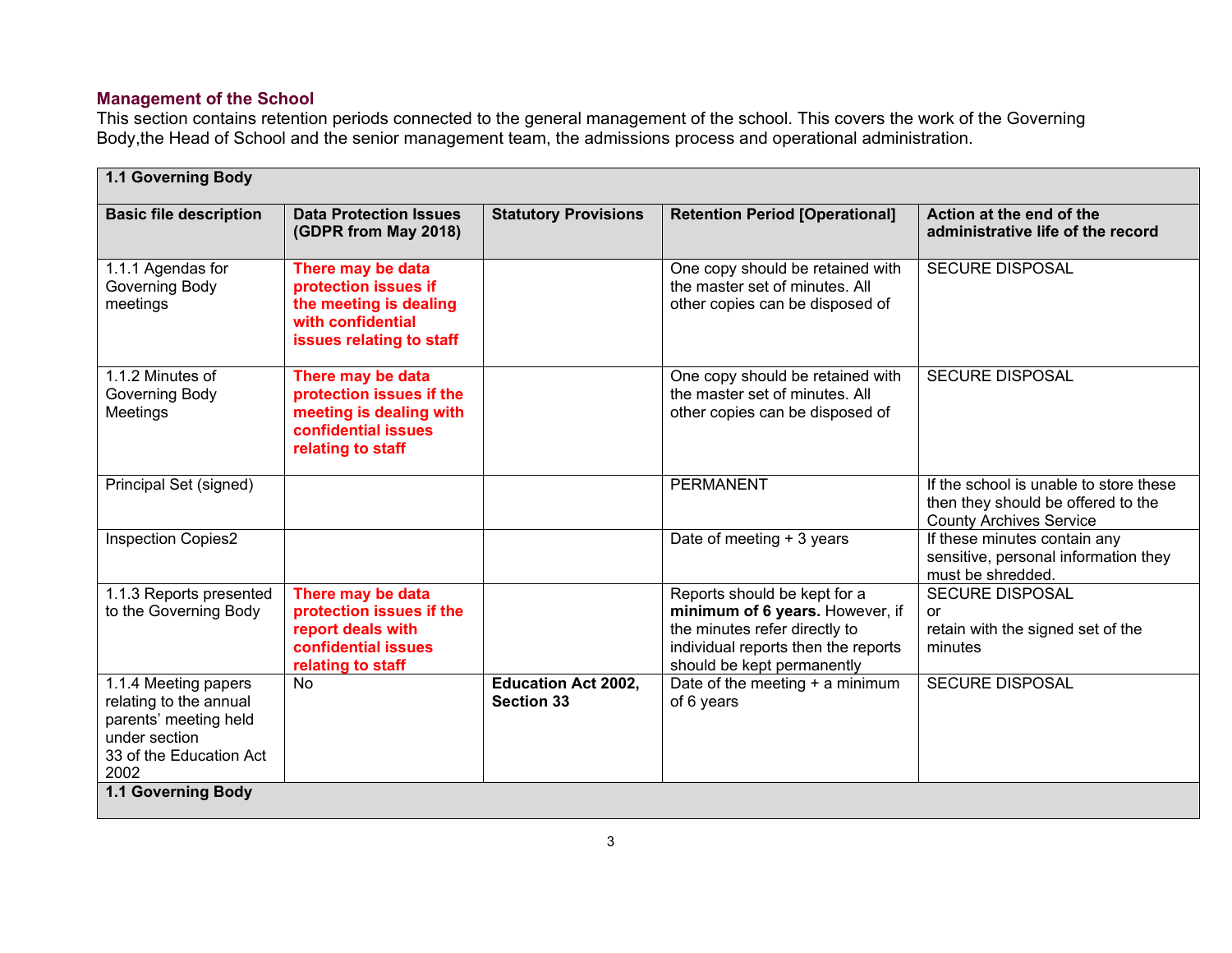| <b>Basic file description</b>                                                                                                                                 | <b>Data Protection Issues</b><br>(GDPR from May 2018) | <b>Statutory Provisions</b>                                                                                           | <b>Retention Period [Operational]</b>                                                                                                     | Action at the end of the<br>administrative life of the record                                                                                 |
|---------------------------------------------------------------------------------------------------------------------------------------------------------------|-------------------------------------------------------|-----------------------------------------------------------------------------------------------------------------------|-------------------------------------------------------------------------------------------------------------------------------------------|-----------------------------------------------------------------------------------------------------------------------------------------------|
| 1.1.5 Instruments of<br>Government including<br>Articles of Association                                                                                       | <b>No</b>                                             |                                                                                                                       | <b>PERMANENT</b>                                                                                                                          | These should be retained in the<br>school whilst the school is open and<br>then offered to County Archives<br>Service when the school closes. |
| 1.1.6 Trusts and<br>Endowments managed<br>by the Governing Body                                                                                               | <b>No</b>                                             |                                                                                                                       | <b>PERMANENT</b>                                                                                                                          | These should be retained in the<br>school whilst the school is open and<br>then offered to County Archives<br>Service when the school closes. |
| 1.1.7 Action plans<br>created and<br>administered by the<br>Governing Body                                                                                    | No                                                    |                                                                                                                       | Life of the action plan $+3$ years                                                                                                        | <b>SECURE DISPOSAL</b>                                                                                                                        |
| 1.1.8 Policy documents<br>created and<br>administered by the<br>Governing Body                                                                                | <b>No</b>                                             |                                                                                                                       | Life of the policy $+3$ years                                                                                                             | <b>SECURE DISPOSAL</b>                                                                                                                        |
| 1.1.9 Records relating to<br>complaints dealt with by<br>the Governing Body                                                                                   | <b>Yes</b>                                            |                                                                                                                       | Date of the resolution of the<br>complaint + a minimum of 6 years<br>then review for further retention in<br>case of contentious disputes | <b>SECURE DISPOSAL</b>                                                                                                                        |
| 1.1.10 Annual Reports<br>created under the<br>requirements of the<br>Education<br>(Governor's Annual<br>Reports) (England)<br>(Amendment)<br>Regulations 2002 | No                                                    | <b>Education (Governor's</b><br>Annual Reports)<br>(England)<br>(Amendment)<br>Regulations 2002 SI<br>2002<br>No 1171 | Date of report + 10 years                                                                                                                 | <b>SECURE DISPOSAL</b>                                                                                                                        |
| 1.1.11 Proposals<br>concerning the change<br>of status of a maintained<br>school<br>including Specialist<br><b>Status Schools</b><br>and Academies            | <b>No</b>                                             |                                                                                                                       | Date proposal accepted or<br>$decimal + 3 years$                                                                                          | <b>SECURE DISPOSAL</b>                                                                                                                        |
|                                                                                                                                                               | 1.2 Head Teacher and Senior Management Team           |                                                                                                                       |                                                                                                                                           |                                                                                                                                               |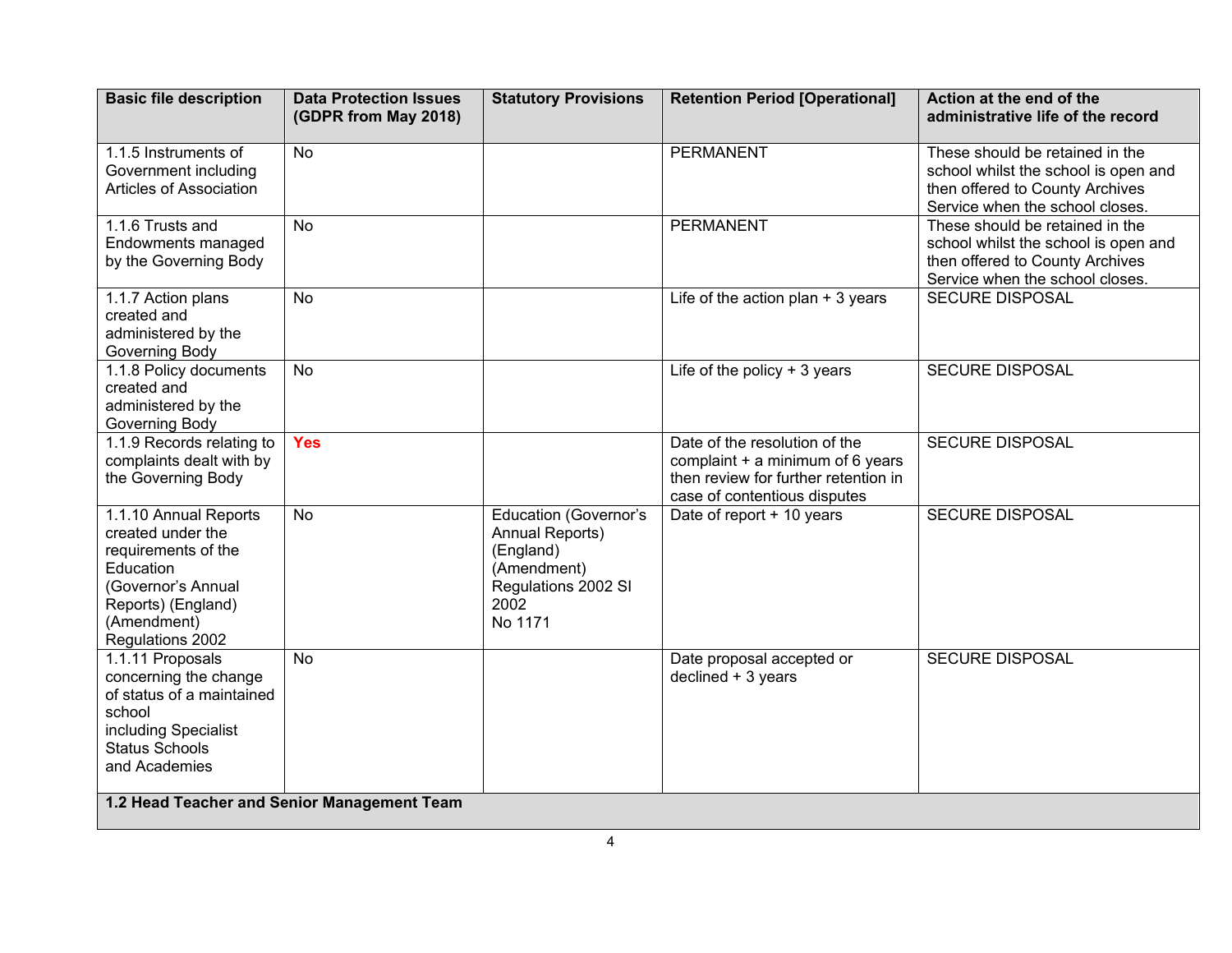| <b>Basic file description</b>                                                                                                                                        | <b>Data Protection Issues</b><br>(GDPR from May 2018)                                                                     | <b>Statutory Provisions</b> | <b>Retention Period [Operational]</b>                                           | Action at the end of the<br>administrative life of the record                                                             |
|----------------------------------------------------------------------------------------------------------------------------------------------------------------------|---------------------------------------------------------------------------------------------------------------------------|-----------------------------|---------------------------------------------------------------------------------|---------------------------------------------------------------------------------------------------------------------------|
| 1.2.1 Log books of<br>activity in the school<br>maintained by the Head<br>Teacher                                                                                    | There may be data<br>protection issues if the<br>log book refers to<br><b>individual</b><br>pupils or members of<br>staff |                             | Date of last entry in the book<br>$\ddot{}$<br>a minimum of 6 years then review | These could be of permanent<br>historical value and should be offered<br>to the County Archives<br>Service if appropriate |
| 1.2.2 Minutes of Senior<br><b>Management Team</b><br>meetings and the<br>meetings of other<br>internal administrative<br>bodies                                      | There may be data<br>protection issues if the<br>minutes refers to<br>individual pupils or<br>members of staff            |                             | Date of the meeting $+3$ years then<br>review                                   | SECURE DISPOSAL                                                                                                           |
| 1.2.3 Reports created by<br>the Head Teacher or the<br><b>Management Team</b>                                                                                        | There may be data<br>protection issues if the<br>report refers to<br>individual pupils or<br>members of staff             |                             | Date of the report + a minimum of<br>3 years then review                        | <b>SECURE DISPOSAL</b>                                                                                                    |
| 1.2.4 Records created<br>by head teachers,<br>deputy head teachers,<br>heads of year and other<br>members of staff with<br>administrative<br>responsibilities        | There may be data<br>protection issues if the<br>records refer to<br>individual pupils or<br>members of staff             |                             | Current academic year + 6 years<br>then review                                  | <b>SECURE DISPOSAL</b>                                                                                                    |
| 1.2.5 Correspondence<br>created by head<br>teachers, deputy head<br>teachers, heads of year<br>and other members of<br>staff with administrative<br>responsibilities | There may be data<br>protection issues if the<br>correspondence refers<br>to<br>individual pupils or<br>members of staff  |                             | Date of correspondence + 3 years<br>then review                                 | <b>SECURE DISPOSAL</b>                                                                                                    |
| 1.2.6 Professional<br><b>Development Plans</b>                                                                                                                       | <b>Yes</b>                                                                                                                |                             | Life of the plan $+6$ years                                                     | <b>SECURE DISPOSAL</b>                                                                                                    |
| 1.2.7 School<br><b>Development Plans</b>                                                                                                                             | No                                                                                                                        |                             | Life of the plan $+3$ years                                                     | <b>SECURE DISPOSAL</b>                                                                                                    |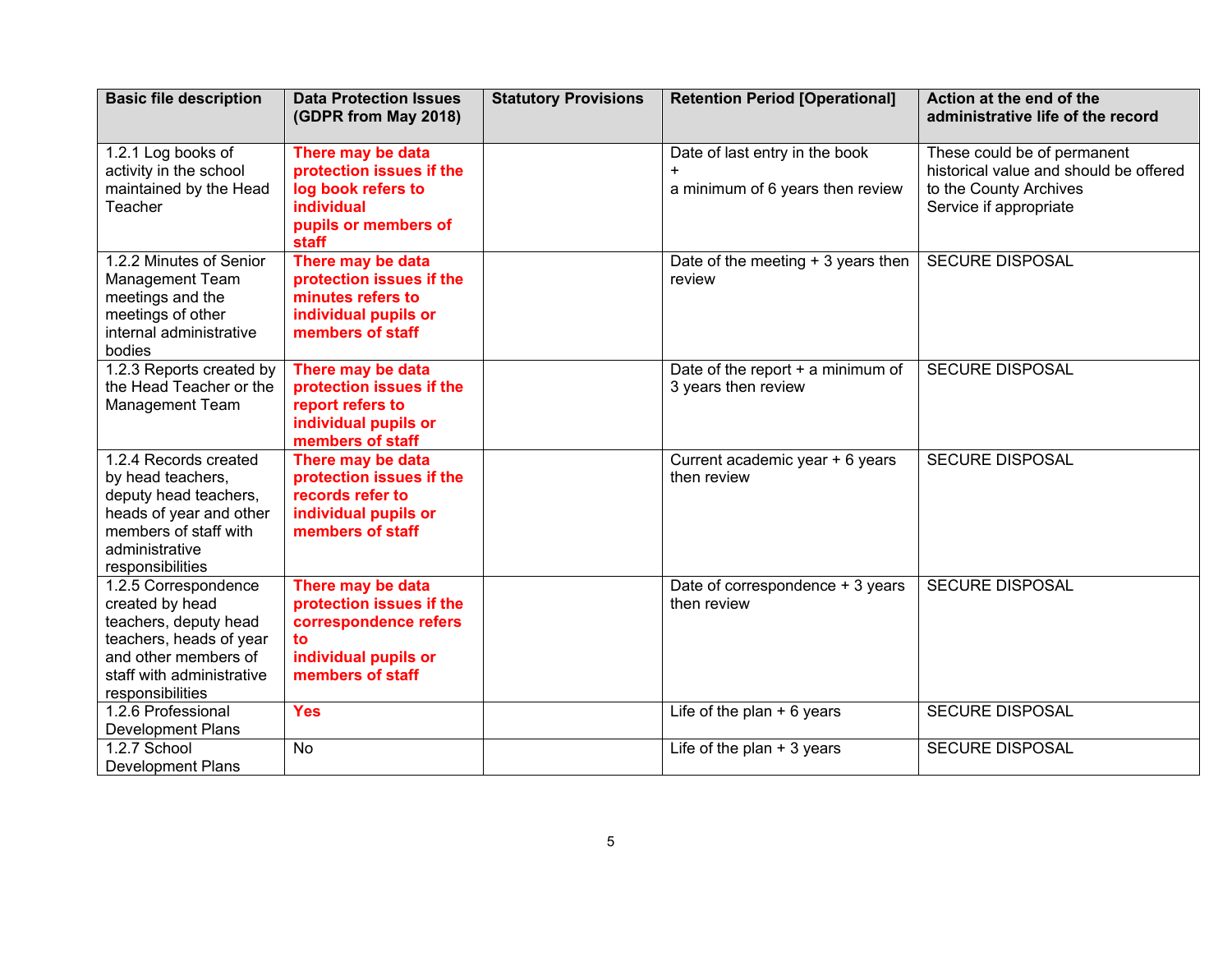| <b>1.3 Admissions Process</b>                                                                              |                                                       |                                                                                                                                                                                                           |                                              |                                                               |  |
|------------------------------------------------------------------------------------------------------------|-------------------------------------------------------|-----------------------------------------------------------------------------------------------------------------------------------------------------------------------------------------------------------|----------------------------------------------|---------------------------------------------------------------|--|
| <b>Basic file description</b>                                                                              | <b>Data Protection Issues</b><br>(GDPR from May 2018) | <b>Statutory Provisions</b>                                                                                                                                                                               | <b>Retention Period [Operational]</b>        | Action at the end of the<br>administrative life of the record |  |
| 1.3.1 All records relating<br>to the creation and<br>implementation of the<br>School Admissions'<br>Policy | <b>No</b>                                             | <b>School Admissions</b><br>Code Statutory<br>guidance for admission<br>authorities, governing<br>bodies, local<br>authorities, schools'<br>adjudicators and<br>admission appeals<br>panels December 2014 | Life of the policy $+3$ years then<br>review | <b>SECURE DISPOSAL</b>                                        |  |
| 1.3.2 Admissions - if the<br>admission is successful                                                       | <b>Yes</b>                                            | <b>School Admissions</b><br>Code Statutory<br>guidance for admission<br>authorities, governing<br>bodies, local<br>authorities, schools'<br>adjudicators and<br>admission appeals<br>panels December 2014 | Date of admission + 1 year                   | <b>SECURE DISPOSAL</b>                                        |  |
| 1.3.3 Admissions - if the<br>appeal is<br>unsuccessful                                                     | <b>Yes</b>                                            | <b>School Admissions</b><br>Code Statutory<br>guidance for admission<br>authorities, governing<br>bodies, local<br>authorities, schools'<br>adjudicators and<br>admission appeals<br>panels December 2014 | Resolution of case + 1 year                  | <b>SECURE DISPOSAL</b>                                        |  |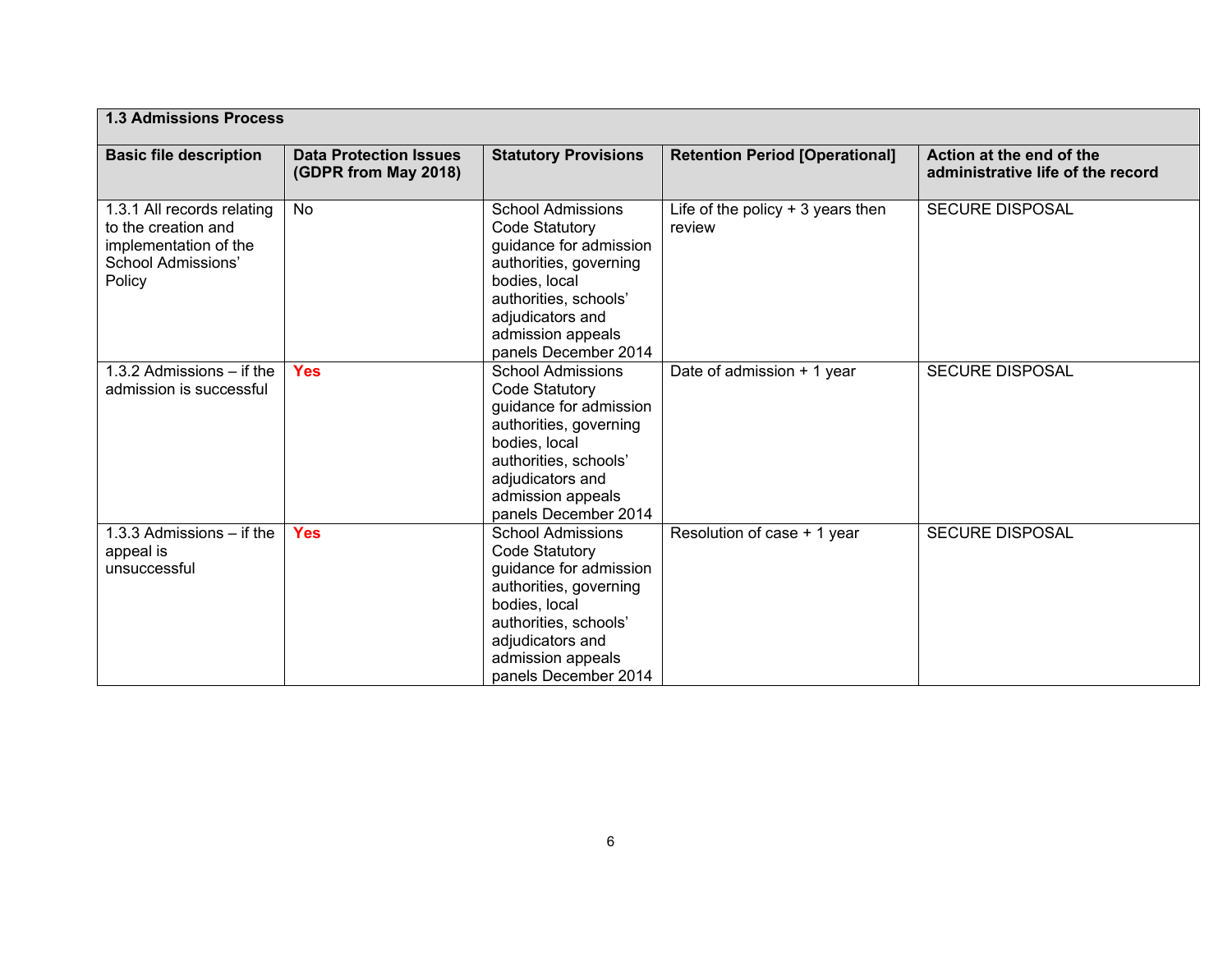| 1.3 Admissions Process contd.                                                                                                   |                                                       |                                                                                                                                                                                                              |                                                                                                                                          |                                                                                                                                                                                                                  |
|---------------------------------------------------------------------------------------------------------------------------------|-------------------------------------------------------|--------------------------------------------------------------------------------------------------------------------------------------------------------------------------------------------------------------|------------------------------------------------------------------------------------------------------------------------------------------|------------------------------------------------------------------------------------------------------------------------------------------------------------------------------------------------------------------|
| <b>Basic file description</b>                                                                                                   | <b>Data Protection Issues</b><br>(GDPR from May 2018) | <b>Statutory Provisions</b>                                                                                                                                                                                  | <b>Retention Period [Operational]</b>                                                                                                    | Action at the end of the<br>administrative life of the record                                                                                                                                                    |
| 1.3.4 Register of<br>Admissions                                                                                                 | <b>Yes</b>                                            | School attendance:<br>Departmental advice<br>for maintained schools,<br>academies,<br>independent schools<br>and local authorities<br>October 2014                                                           | Every entry in the admission<br>register must be preserved for a<br>period of three years after the date<br>on which the entry was made. | <b>REVIEW</b><br>Schools may wish to consider<br>keeping the<br>admission register permanently as<br>often<br>schools receive enquiries from past<br>pupils to<br>confirm the dates they attended the<br>school. |
| 1.3.5 Admissions -<br>Secondary Schools-<br>Casual                                                                              | <b>Yes</b>                                            |                                                                                                                                                                                                              | Current year + 1 year                                                                                                                    | <b>SECURE DISPOSAL</b>                                                                                                                                                                                           |
| 1.3.6 Proofs of address<br>supplied by parents as<br>part of the admissions<br>process                                          | <b>Yes</b>                                            | <b>School Admissions</b><br>Code<br>Statutory guidance for<br>admission<br>authorities, governing<br>bodies, local<br>authorities, schools'<br>adjudicators and<br>admission appeals<br>panels December 2014 | Current year + 1 year                                                                                                                    | <b>SECURE DISPOSAL</b>                                                                                                                                                                                           |
| 1.3.7 Supplementary<br>Information forms<br>including additional<br>information such as<br>religion, medical<br>conditions etc. | <b>Yes</b>                                            |                                                                                                                                                                                                              |                                                                                                                                          |                                                                                                                                                                                                                  |
| For successful<br>admissions                                                                                                    |                                                       |                                                                                                                                                                                                              | For successful admissions This<br>information should be added<br>to the pupil file                                                       | <b>SECURE DISPOSAL</b>                                                                                                                                                                                           |
| For unsuccessful<br>admissions                                                                                                  |                                                       |                                                                                                                                                                                                              | For unsuccessful admissions Until<br>appeals process completed                                                                           | <b>SECURE DISPOSAL</b>                                                                                                                                                                                           |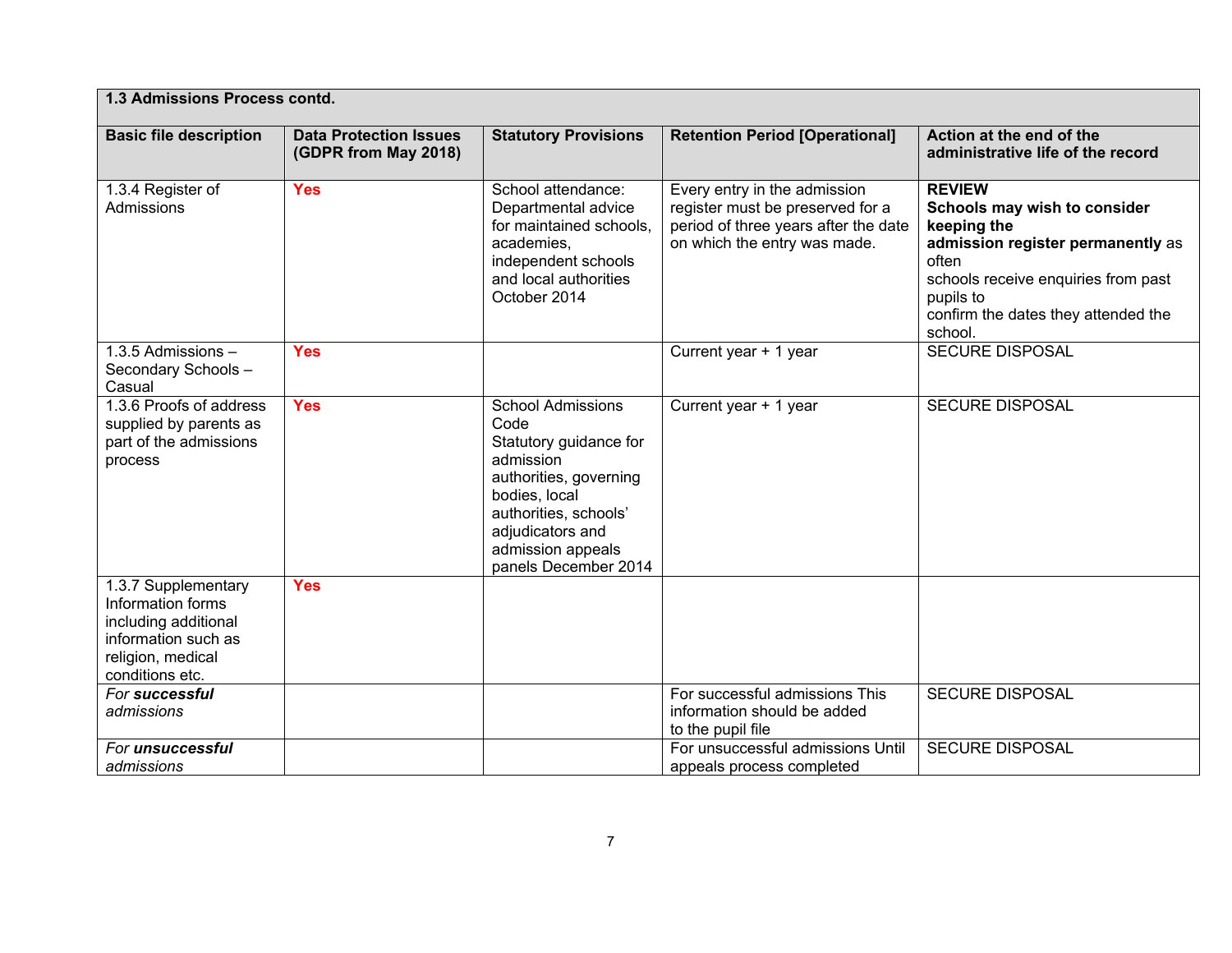| 1.4 Operational Administration                                                                                                            |                                                       |                             |                                                |                                                               |
|-------------------------------------------------------------------------------------------------------------------------------------------|-------------------------------------------------------|-----------------------------|------------------------------------------------|---------------------------------------------------------------|
| <b>Basic file description</b>                                                                                                             | <b>Data Protection Issues</b><br>(GDPR from May 2018) | <b>Statutory Provisions</b> | <b>Retention Period [Operational]</b>          | Action at the end of the<br>administrative life of the record |
| 1.4.1 General file series                                                                                                                 | <b>No</b>                                             |                             | Current year + 5 years then<br><b>REVIEW</b>   | <b>SECURE DISPOSAL</b>                                        |
| 1.4.2 Records relating to<br>the creation and<br>publication of the school<br>brochure or prospectus                                      | <b>No</b>                                             |                             | Current year + 3 years                         | <b>STANDARD DISPOSAL</b>                                      |
| 1.4.3 Records relating to<br>the creation and<br>distribution of circulars<br>to staff, parents or pupils                                 | <b>No</b>                                             |                             | Current year + 1 year                          | <b>STANDARD DISPOSAL</b>                                      |
| 1.4.4 Newsletters and<br>other items with a short<br>operational use                                                                      | <b>No</b>                                             |                             | Current year + 1 year                          | <b>STANDARD DISPOSAL</b>                                      |
| 1.4.5 Visitors' Books<br>and Signing in Sheets                                                                                            | <b>Yes</b>                                            |                             | Current year $+ 6$ years then<br><b>REVIEW</b> | <b>SECURE DISPOSAL</b>                                        |
| 1.4.6 Records relating to<br>the creation and<br>management of Parent<br><b>Teacher Associations</b><br>and/or Old Pupils<br>Associations | <b>No</b>                                             |                             | Current year + 6 years then<br><b>REVIEW</b>   | <b>SECURE DISPOSAL</b>                                        |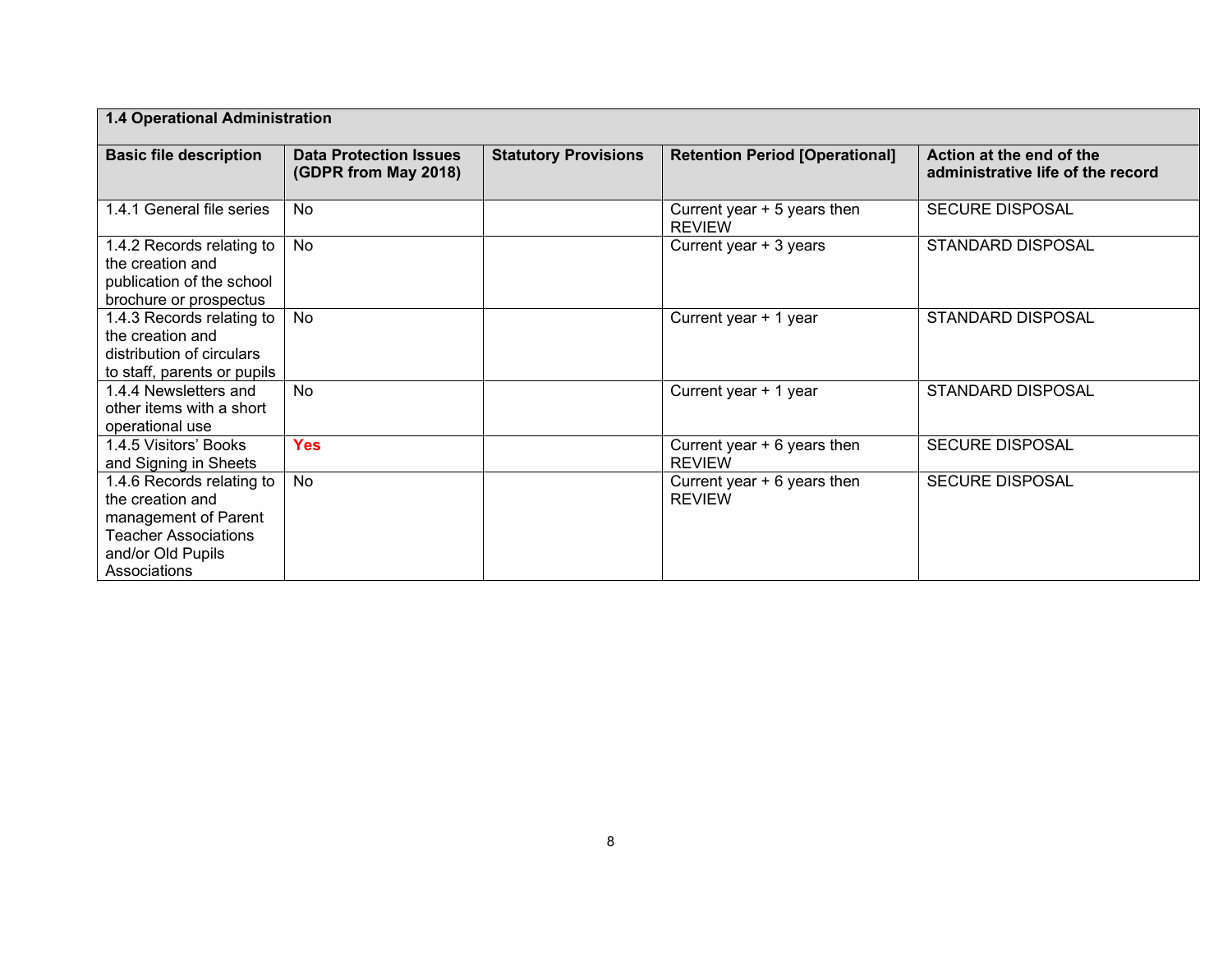# **2. Human Resources**

This section deals with all matters of Human Resources management within the school.

| 2.1 Recruitment                                                                                                |                                                       |                                                                                                                                                                                                              |                                                                                                                                                     |                                                               |  |
|----------------------------------------------------------------------------------------------------------------|-------------------------------------------------------|--------------------------------------------------------------------------------------------------------------------------------------------------------------------------------------------------------------|-----------------------------------------------------------------------------------------------------------------------------------------------------|---------------------------------------------------------------|--|
| <b>Basic file description</b>                                                                                  | <b>Data Protection Issues</b><br>(GDPR from May 2018) | <b>Statutory Provisions</b>                                                                                                                                                                                  | <b>Retention Period [Operational]</b>                                                                                                               | Action at the end of the<br>administrative life of the record |  |
| 2.1.1 All records leading<br>up to the<br>appointment of a new<br>Headteacher                                  | <b>Yes</b>                                            |                                                                                                                                                                                                              | Date of appointment + 6 years                                                                                                                       | <b>SECURE DISPOSAL</b>                                        |  |
| 2.1.2 All records leading<br>up to the appointment of<br>a new member of staff -<br>unsuccessful<br>candidates | <b>Yes</b>                                            |                                                                                                                                                                                                              | Date of appointment of successful<br>candidate $+6$ months                                                                                          | <b>SECURE DISPOSAL</b>                                        |  |
| 2.13 All records leading<br>up to the appointment of<br>a new member of staff -<br>successful candidate        | <b>Yes</b>                                            |                                                                                                                                                                                                              | All the relevant information should<br>be added to the staff<br>personal file (see below) and all<br>other information retained for<br>6 months     | <b>SECURE DISPOSAL</b>                                        |  |
| 2.1.4 Pre-employment<br>vetting information -<br><b>DBS Checks</b>                                             | <b>No</b>                                             | <b>DBS Update Service</b><br><b>Employer Guide</b><br>June 2014: Keeping<br>children safe in<br>education.<br>September 2016<br>(Statutory<br><b>Guidance from</b><br>Dept. of Education)<br>Sections 73, 74 | The school does not have to keep<br>copies of DBS certificates.<br>If the school does so the copy<br>must NOT be retained for more<br>than 6 months |                                                               |  |
| 2.1 Recruitment contd.                                                                                         |                                                       |                                                                                                                                                                                                              |                                                                                                                                                     |                                                               |  |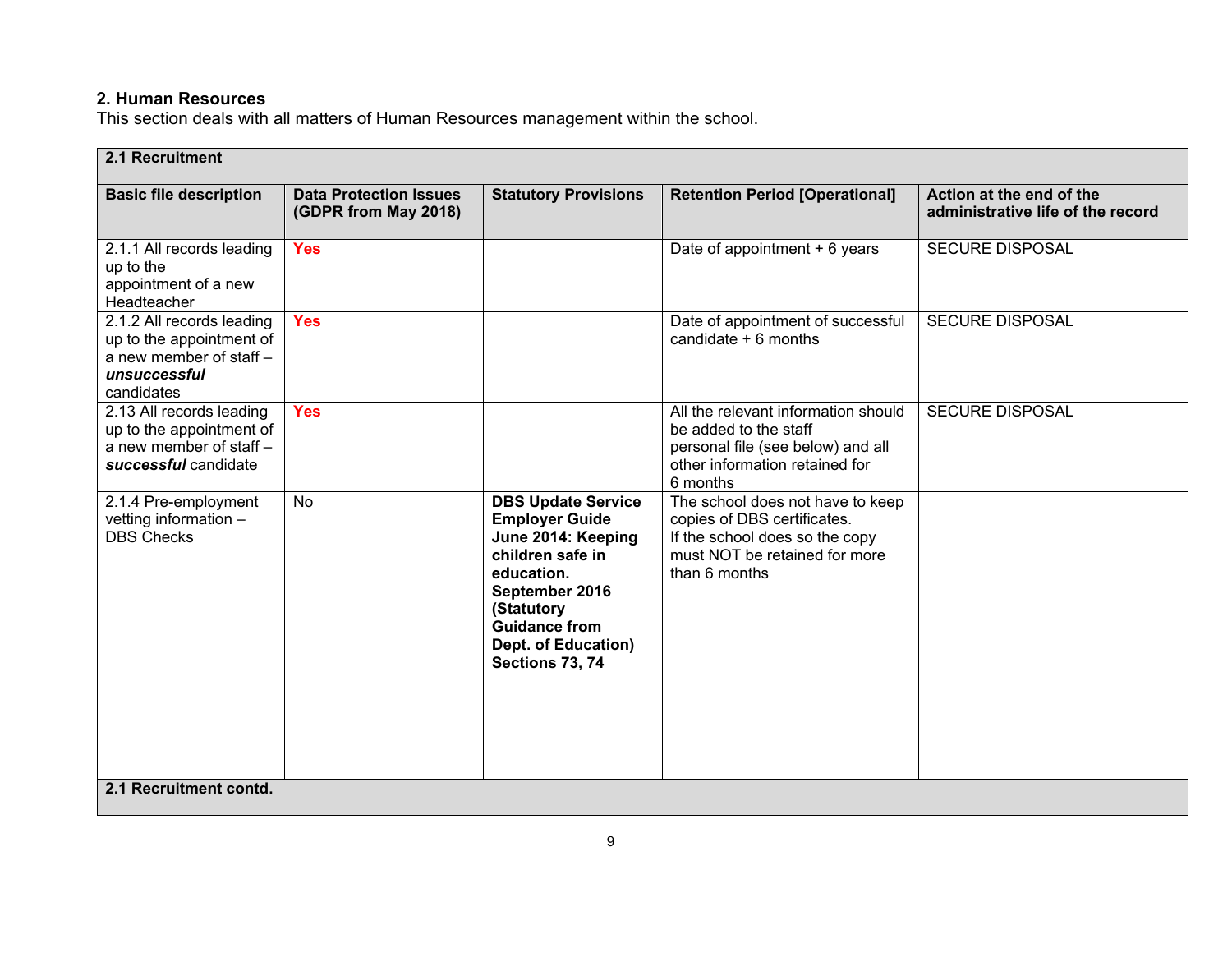| <b>Basic file description</b>                                                                                               | <b>Data Protection Issues</b><br>(GDPR from May 2018) | <b>Statutory Provisions</b>                                                 | <b>Retention Period [Operational]</b>                                                                                                                                                                                                                            | Action at the end of the<br>administrative life of the record |
|-----------------------------------------------------------------------------------------------------------------------------|-------------------------------------------------------|-----------------------------------------------------------------------------|------------------------------------------------------------------------------------------------------------------------------------------------------------------------------------------------------------------------------------------------------------------|---------------------------------------------------------------|
| 2.1.5 Proofs of identity<br>collected as part of the<br>process of checking<br>"portable" enhanced<br><b>DBS</b> disclosure | <b>Yes</b>                                            |                                                                             | Where possible these should be<br>checked and a note kept<br>of what was seen and what has<br>been checked. If it is felt<br>necessary to keep copy<br>documentation, then this should<br>be placed on the member of staff's<br>personal file                    |                                                               |
| 2.1.6 Pre-employment<br>vetting information -<br>Evidence proving the<br>right to work in the UK                            | <b>Yes</b>                                            | An employer's<br>guide to right to<br>work checks [Home<br>Office May 2015] | Where possible these documents<br>should be added to the Staff<br>Personal File [see below], but if<br>they are kept separately<br>then the Home Office requires that<br>the documents are kept for<br>termination of Employment plus<br>not less than two years |                                                               |
| 2.2 Operational Staff Management                                                                                            |                                                       |                                                                             |                                                                                                                                                                                                                                                                  |                                                               |
| <b>Basic file description</b>                                                                                               | <b>Data Protection Issues</b><br>(GDPR from May 2018) | <b>Statutory Provisions</b>                                                 | <b>Retention Period [Operational]</b>                                                                                                                                                                                                                            | Action at the end of the<br>administrative life of the record |
| 2.2.1 Staff Personal File                                                                                                   | <b>Yes</b>                                            | <b>Limitation Act 1980</b><br>(Section 2)                                   | Termination of Employment + 6<br>years                                                                                                                                                                                                                           | <b>SECURE DISPOSAL</b>                                        |
| 2.2.2 Timesheets                                                                                                            | <b>Yes</b>                                            |                                                                             | Current year + 6 years                                                                                                                                                                                                                                           | <b>SECURE DISPOSAL</b>                                        |
| 2.2.3 Annual appraisal/<br>assessment records                                                                               |                                                       |                                                                             | Current year + 5 years                                                                                                                                                                                                                                           | <b>SECURE DISPOSAL</b>                                        |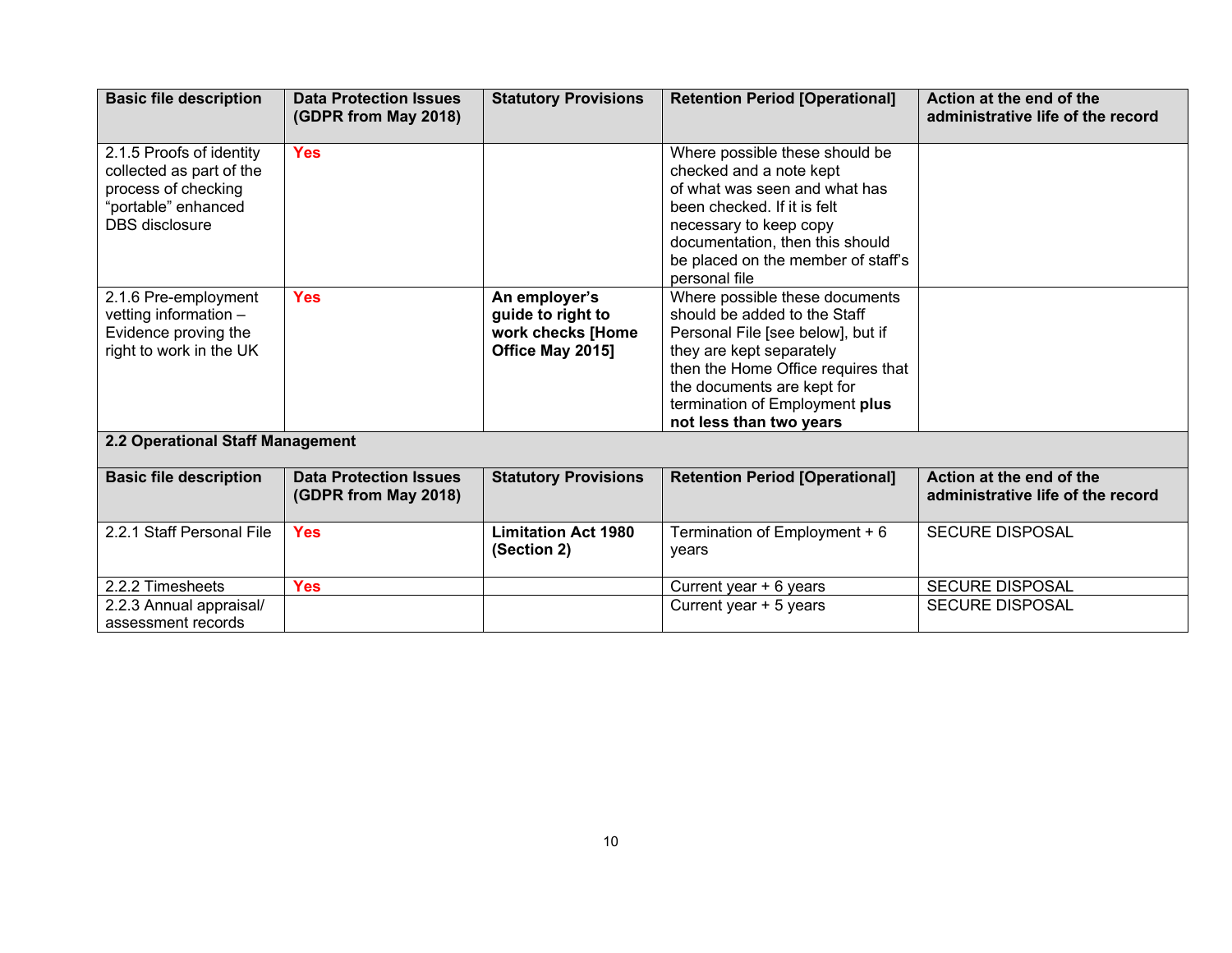| 2.3 Management of Disciplinary and Grievance Processes                                                                             |                                                       |                                                                                                                                                                                                                                                                                          |                                                                                                                                                                                                                                                                                                                                       |                                                                             |
|------------------------------------------------------------------------------------------------------------------------------------|-------------------------------------------------------|------------------------------------------------------------------------------------------------------------------------------------------------------------------------------------------------------------------------------------------------------------------------------------------|---------------------------------------------------------------------------------------------------------------------------------------------------------------------------------------------------------------------------------------------------------------------------------------------------------------------------------------|-----------------------------------------------------------------------------|
| <b>Basic file description</b>                                                                                                      | <b>Data Protection Issues</b><br>(GDPR from May 2018) | <b>Statutory Provisions</b>                                                                                                                                                                                                                                                              | <b>Retention Period [Operational]</b>                                                                                                                                                                                                                                                                                                 | Action at the end of the<br>administrative life of the record               |
| 2.3.1 Allegation of a<br>child protection nature<br>against a member of<br>staff including where<br>the allegation is<br>unfounded | <b>Yes</b>                                            | Yes "Keeping<br>children safe in<br>education<br><b>Statutory guidance</b><br>for schools and<br>colleges September<br>2016"; "Working<br>together to safeguard<br>children. A guide to<br>inter-agency working<br>to safeguard and<br>promote the welfare<br>of children March<br>2015" | Until the person's normal<br>retirement age or 10 years from<br>the date of the allegation<br>whichever is the longer then<br>REVIEW.<br>Note allegations that are found<br>to be malicious should be<br>removed from personnel files. If<br>found they are to be kept on the<br>file and a copy provided to<br>the person concerned. | SECURE DISPOSAL<br>These records must be shredded                           |
| 2.3.2 Disciplinary<br>Proceedings                                                                                                  | <b>Yes</b>                                            |                                                                                                                                                                                                                                                                                          |                                                                                                                                                                                                                                                                                                                                       |                                                                             |
| oral warning                                                                                                                       |                                                       |                                                                                                                                                                                                                                                                                          | Date of warning + 6 months                                                                                                                                                                                                                                                                                                            |                                                                             |
| written warning - level 1                                                                                                          |                                                       |                                                                                                                                                                                                                                                                                          | Date of warning + 6 months                                                                                                                                                                                                                                                                                                            | <b>SECURE DISPOSAL</b>                                                      |
| written warning - level 2                                                                                                          |                                                       |                                                                                                                                                                                                                                                                                          | Date of warning + 12 months                                                                                                                                                                                                                                                                                                           | (If warnings are placed on personnel<br>files then they must be weeded from |
| final warning                                                                                                                      |                                                       |                                                                                                                                                                                                                                                                                          | Date of warning + 18 months                                                                                                                                                                                                                                                                                                           | the file)                                                                   |
| case not found                                                                                                                     |                                                       |                                                                                                                                                                                                                                                                                          | If the incident is child protection<br>related then see above otherwise<br>dispose of at the conclusion of the<br>case                                                                                                                                                                                                                | <b>SECURE DISPOSAL</b>                                                      |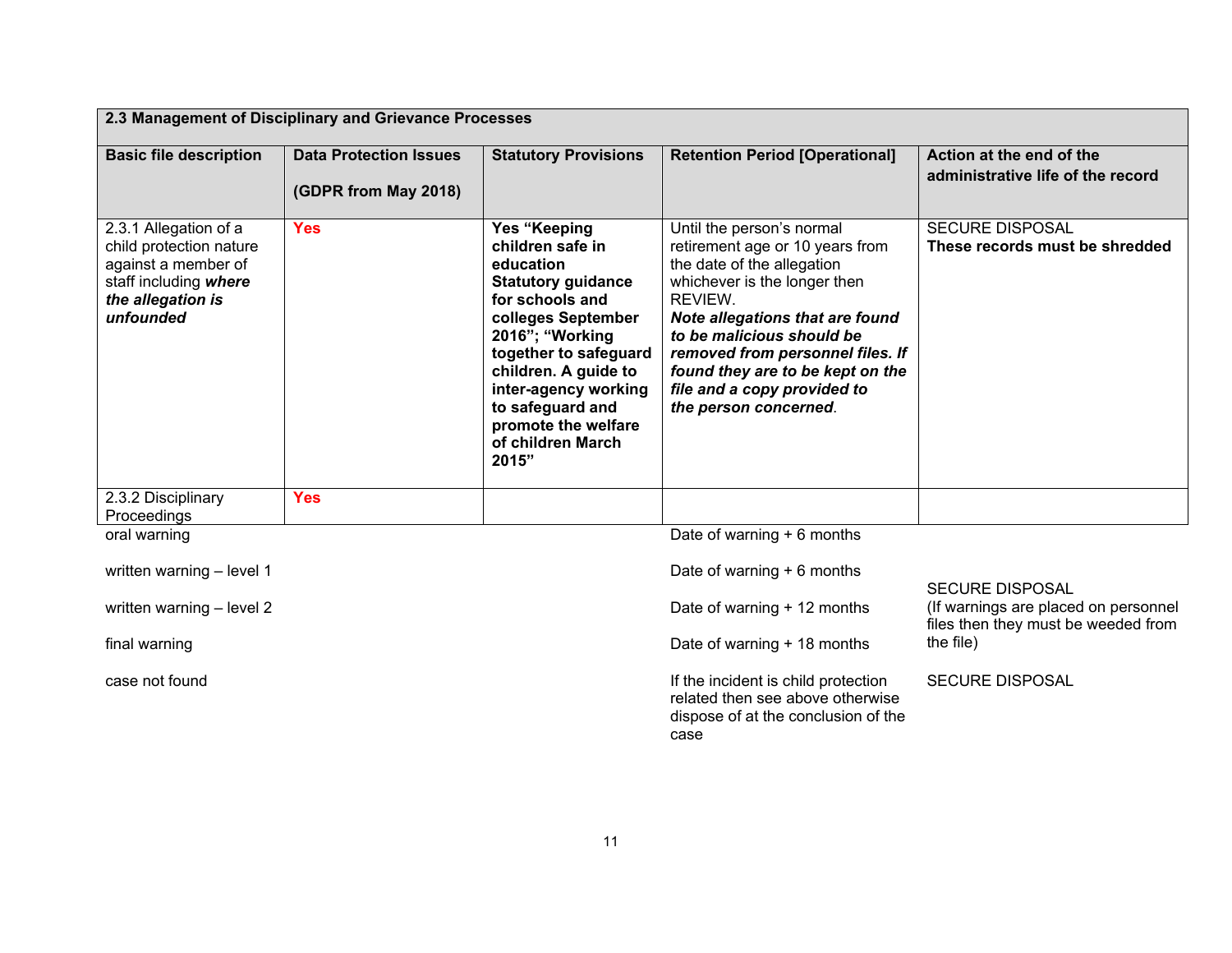| 2.4 Health and Safety                                 |                                                       |                                                                                                                                                                                                                |                                                                                                                          |                                                               |
|-------------------------------------------------------|-------------------------------------------------------|----------------------------------------------------------------------------------------------------------------------------------------------------------------------------------------------------------------|--------------------------------------------------------------------------------------------------------------------------|---------------------------------------------------------------|
| <b>Basic file description</b>                         | <b>Data Protection Issues</b><br>(GDPR from May 2018) | <b>Statutory Provisions</b>                                                                                                                                                                                    | <b>Retention Period [Operational]</b>                                                                                    | Action at the end of the<br>administrative life of the record |
| 2.4.1 Health and Safety<br><b>Policy Statements</b>   | No                                                    |                                                                                                                                                                                                                | Life of policy $+3$ years                                                                                                | <b>SECURE DISPOSAL</b>                                        |
| 2.4.2 Health and Safety<br><b>Risk Assessments</b>    | No                                                    |                                                                                                                                                                                                                | Life of risk assessment $+3$ years                                                                                       | <b>SECURE DISPOSAL</b>                                        |
| 2.4.3 Records relating to<br>accident/ injury at work | <b>Yes</b>                                            |                                                                                                                                                                                                                | Date of incident + 12 years<br>In the case of serious accidents<br>a further retention period will<br>need to be applied | <b>SECURE DISPOSAL</b>                                        |
| 2.4.4 Accident Reporting                              | Yes                                                   | <b>Social Security</b><br>(Claims and<br>Payments)<br><b>Regulations</b><br>1979 Regulation 25.<br><b>Social Security</b><br><b>Administration Act</b><br><b>1992 Section 8.</b><br><b>Limitation Act 1980</b> |                                                                                                                          |                                                               |
| Adults                                                |                                                       |                                                                                                                                                                                                                | Date of the incident + 6 years                                                                                           | <b>SECURE DISPOSAL</b>                                        |
| Children                                              |                                                       |                                                                                                                                                                                                                | DOB of the child + 25 years                                                                                              | <b>SECURE DISPOSAL</b>                                        |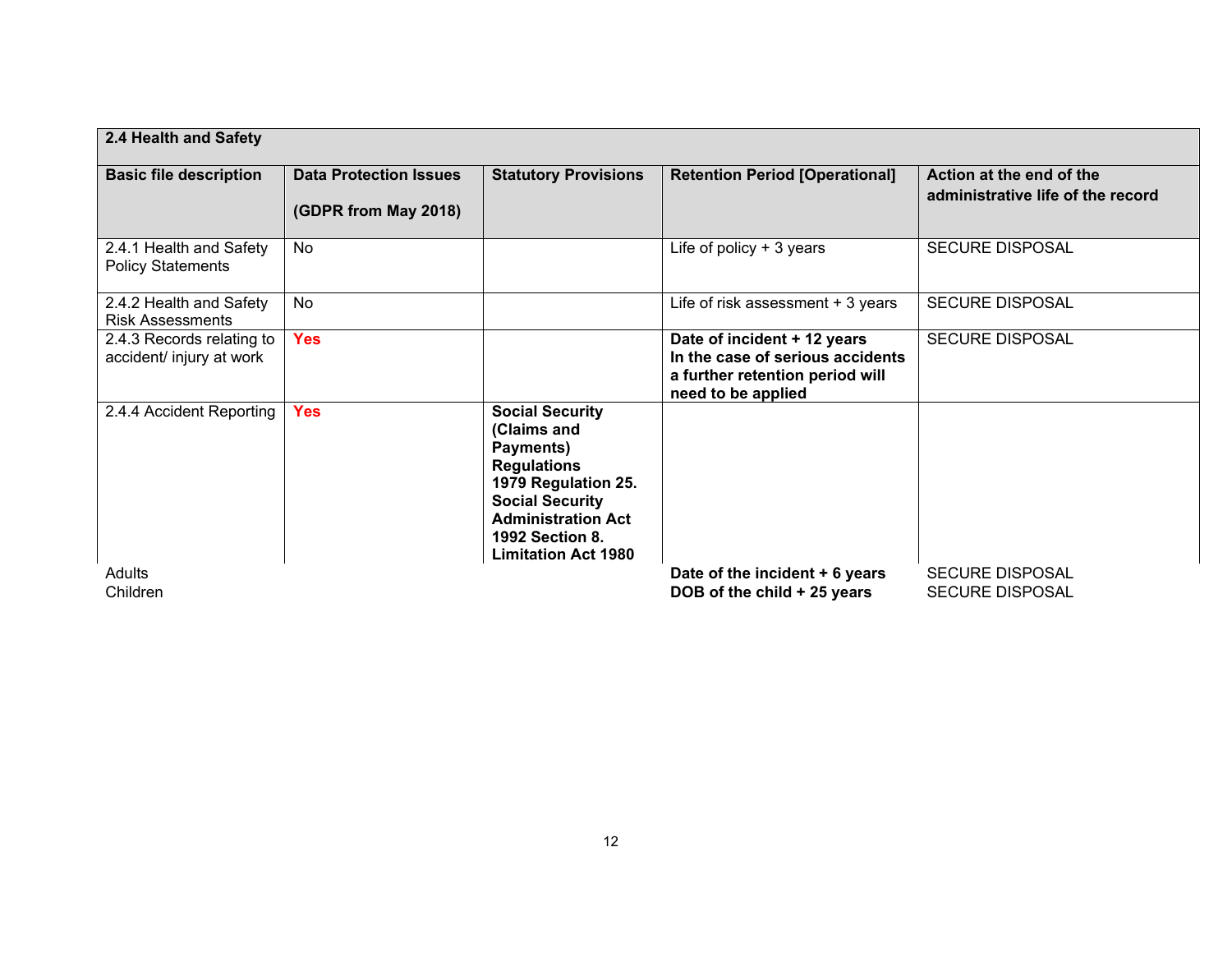| 2.4 Health and Safety contd.                                                                                                               |                                                       |                                                                                                                                                                                                                                                                                                      |                                       |                                                               |
|--------------------------------------------------------------------------------------------------------------------------------------------|-------------------------------------------------------|------------------------------------------------------------------------------------------------------------------------------------------------------------------------------------------------------------------------------------------------------------------------------------------------------|---------------------------------------|---------------------------------------------------------------|
| <b>Basic file description</b>                                                                                                              | <b>Data Protection Issues</b><br>(GDPR from May 2018) | <b>Statutory Provisions</b>                                                                                                                                                                                                                                                                          | <b>Retention Period [Operational]</b> | Action at the end of the<br>administrative life of the record |
| 2.4.5 Control of<br><b>Substances</b><br><b>Hazardous to Health</b><br>(COSHH)                                                             | <b>No</b>                                             | <b>Control of</b><br><b>Substances</b><br><b>Hazardous to Health</b><br>Regulations 2002. SI<br>2002 No 2677<br><b>Regulation 11;</b><br>Records kept under<br>the 1994 and 1999<br><b>Regulations to be</b><br>kept as if the 2002<br><b>Regulations</b><br>had not been made.<br>Regulation 18 (2) | Current year + 40 years               | <b>SECURE DISPOSAL</b>                                        |
| 2.4.6 Process of<br>monitoring of areas<br>where employees and<br>persons are likely to<br>have become in contact<br>with asbestos         | <b>No</b>                                             | <b>Control of Asbestos</b><br>at Work Regulations<br>2012 SI 1012 No 632<br><b>Regulation 19</b>                                                                                                                                                                                                     | Last action + 40 years                | <b>SECURE DISPOSAL</b>                                        |
| 2.4.7 Process of<br>monitoring of areas<br>where employees and<br>persons are likely to<br>have become in contact<br>with <b>radiation</b> | <b>No</b>                                             |                                                                                                                                                                                                                                                                                                      | Last action + 50 years                | <b>SECURE DISPOSAL</b>                                        |
| 2.4.8 Fire Precautions<br>log books                                                                                                        | <b>No</b>                                             |                                                                                                                                                                                                                                                                                                      | Current year + 6 years                | <b>SECURE DISPOSAL</b>                                        |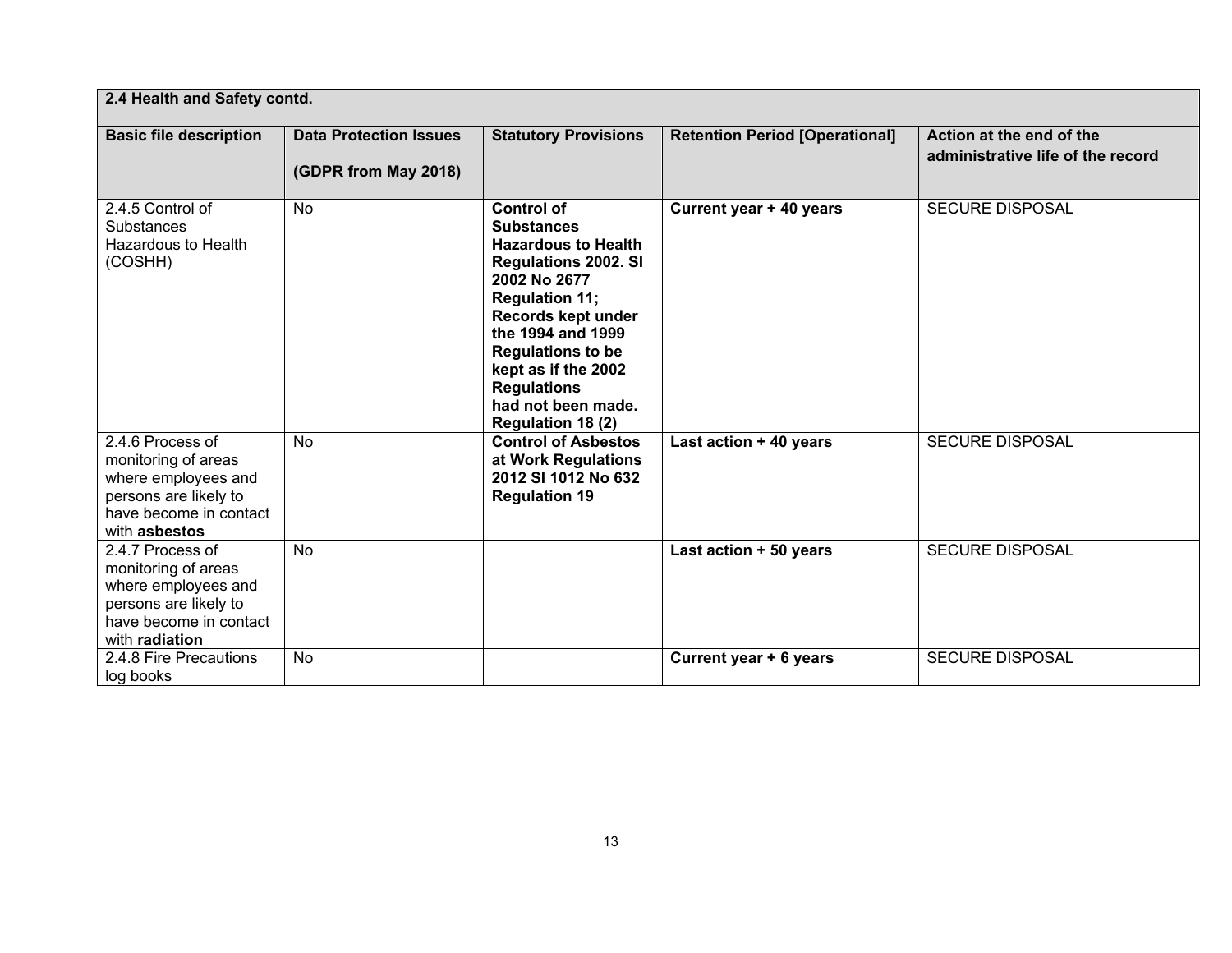| 2.5 Payroll and Pensions                                                                                      |                                                       |                                                                                                                          |                                       |                                                               |
|---------------------------------------------------------------------------------------------------------------|-------------------------------------------------------|--------------------------------------------------------------------------------------------------------------------------|---------------------------------------|---------------------------------------------------------------|
| <b>Basic file description</b>                                                                                 | <b>Data Protection Issues</b><br>(GDPR from May 2018) | <b>Statutory Provisions</b>                                                                                              | <b>Retention Period [Operational]</b> | Action at the end of the<br>administrative life of the record |
| 2.5.1 Maternity pay<br>records                                                                                | <b>Yes</b>                                            | <b>Statutory Maternity</b><br>Pay (General)<br><b>Regulations 1986</b><br>(SI1986/1960),<br>revised 1999<br>(SI1999/567) | Current year + 3 years                | <b>SECURE DISPOSAL</b>                                        |
| 2.5.2 Records held<br>under Retirement<br><b>Benefits Schemes</b><br>(Information Powers)<br>Regulations 1995 | <b>Yes</b>                                            |                                                                                                                          | Current year + 6 years                | <b>SECURE DISPOSAL</b>                                        |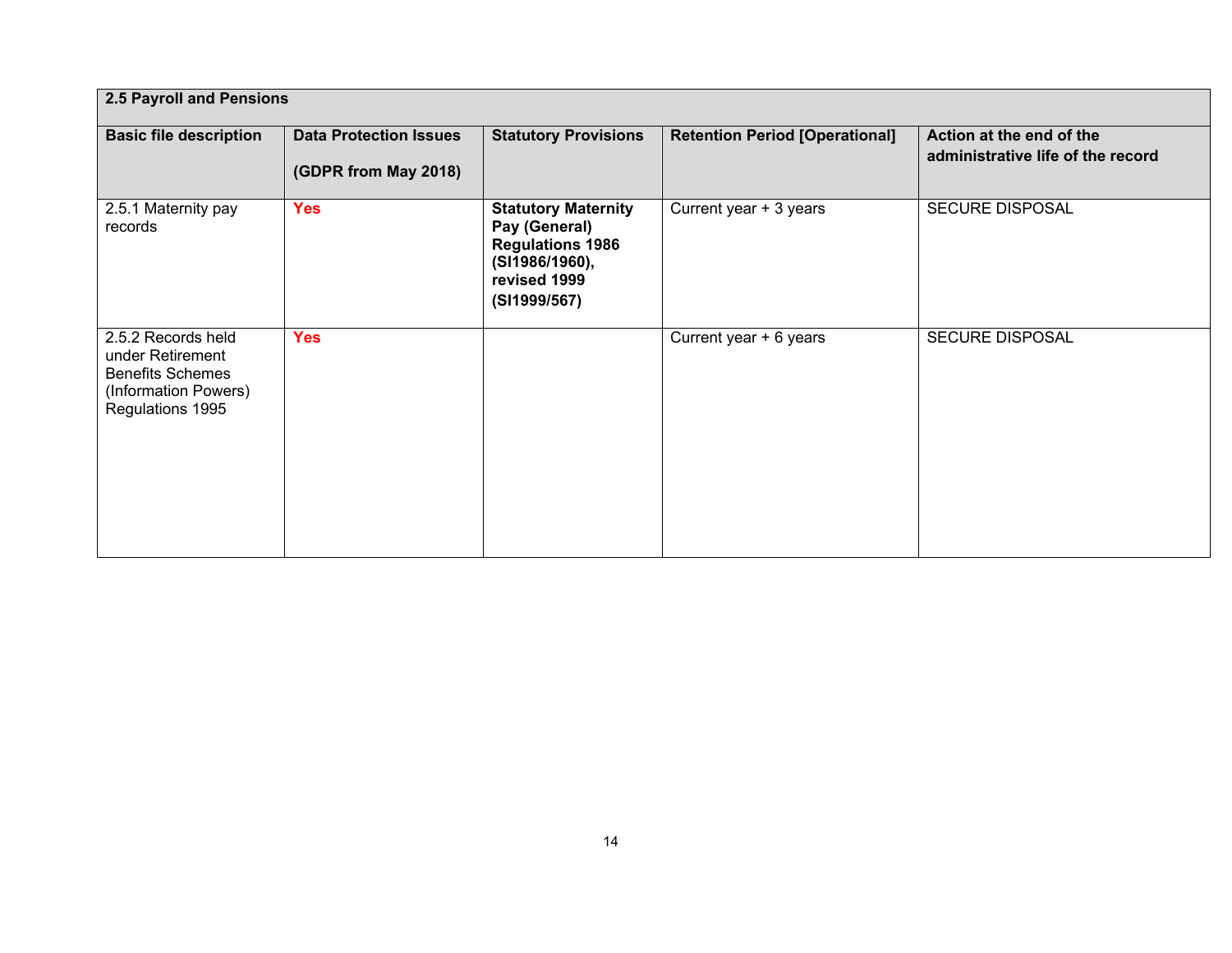# **3. Financial Management of the School**

This section deals with all aspects of the financial management of the school including the administration of school meals.

| 3.1 Risk Management and Insurance                                                                                                               |                                                         |                             |                                                            |                                                               |
|-------------------------------------------------------------------------------------------------------------------------------------------------|---------------------------------------------------------|-----------------------------|------------------------------------------------------------|---------------------------------------------------------------|
| <b>Basic file description</b>                                                                                                                   | <b>Data Protection Issues</b><br>(GDPR from May 2018)   | <b>Statutory Provisions</b> | <b>Retention Period [Operational]</b>                      | Action at the end of the<br>administrative life of the record |
| 3.1.1 Employer's<br>Liability Insurance<br>Certificate                                                                                          | <b>No</b>                                               |                             | Closure of the school $+$ 40 years                         | <b>SECURE DISPOSAL</b>                                        |
| 3.2 Asset Management                                                                                                                            |                                                         |                             |                                                            |                                                               |
| <b>Basic file description</b>                                                                                                                   | <b>Data Protection Issues</b><br>(GDPR from May 2018)   | <b>Statutory Provisions</b> | <b>Retention Period [Operational]</b>                      | Action at the end of the<br>administrative life of the record |
| 3.2.1 Inventories of<br>furniture and equipment                                                                                                 | <b>No</b>                                               |                             | Current year + 6 years                                     | <b>SECURE DISPOSAL</b>                                        |
| 3.2.2 Burglary, theft and<br>vandalism report forms                                                                                             | <b>No</b>                                               |                             | Current year + 6 years                                     | <b>SECURE DISPOSAL</b>                                        |
|                                                                                                                                                 | 3.3 Accounts and Statements including Budget Management |                             |                                                            |                                                               |
| <b>Basic file description</b>                                                                                                                   | <b>Data Protection Issues</b><br>(GDPR from May 2018)   | <b>Statutory Provisions</b> | <b>Retention Period [Operational]</b>                      | Action at the end of the<br>administrative life of the record |
| 3.3.1 Annual Accounts                                                                                                                           | No                                                      |                             | Current year + 6 years                                     | <b>STANDARD DISPOSAL</b>                                      |
| 3.3.2 Loans and grants<br>managed by the school                                                                                                 | <b>No</b>                                               |                             | Date of last payment on the loan +<br>12 years then REVIEW | <b>SECURE DISPOSAL</b>                                        |
| 3.3.3 Student Grant<br>applications                                                                                                             | <b>Yes</b>                                              |                             | Current year + 3 years                                     | <b>SECURE DISPOSAL</b>                                        |
| 3.3.4 All records relating<br>to the creation and<br>management of budgets<br>including the Annual<br>Budget statement and<br>background papers | No                                                      |                             | Life of the budget $+3$ years                              | <b>SECURE DISPOSAL</b>                                        |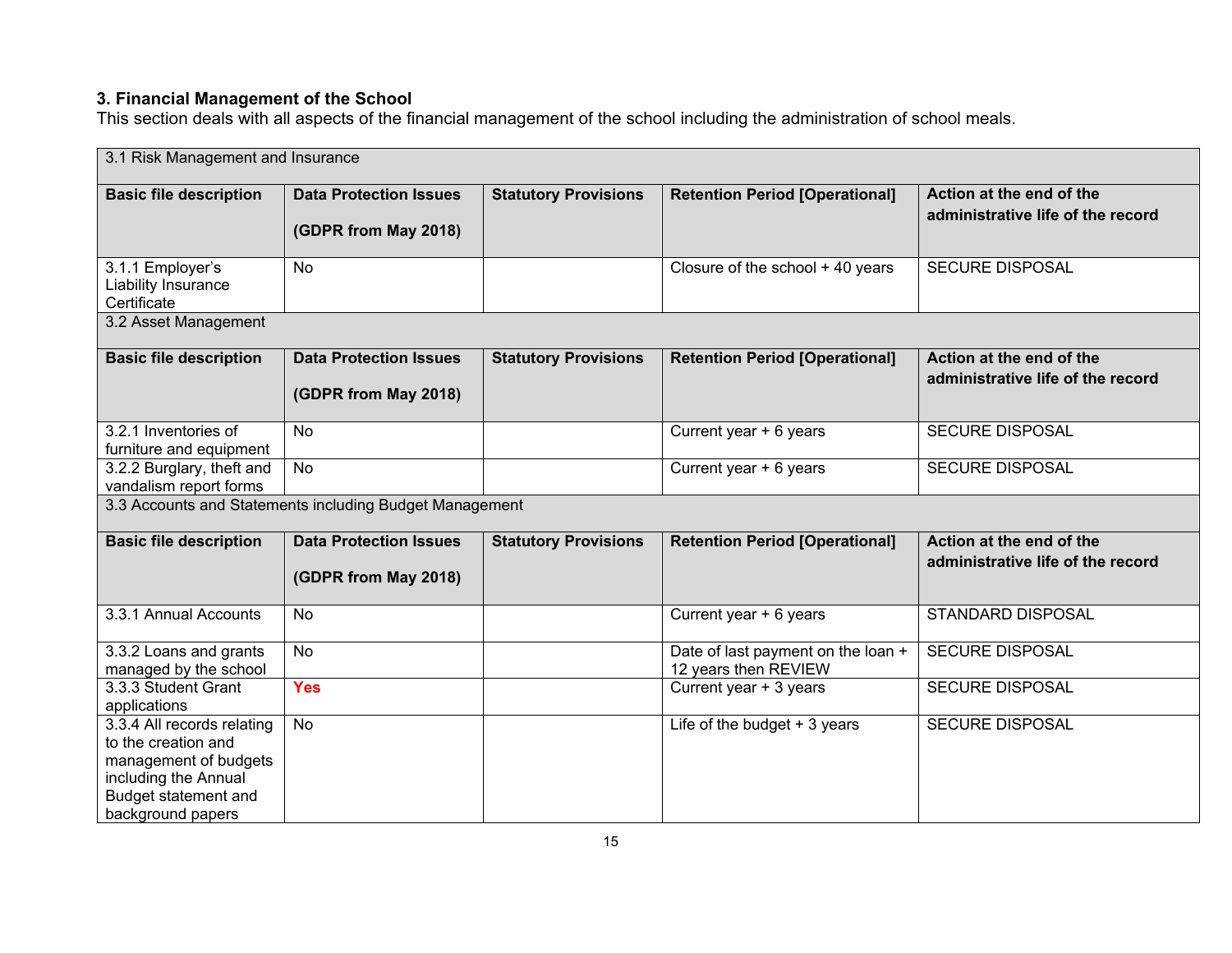| 3.3 Accounts and Statements including Budget Management contd.                     |                                                       |                             |                                             |                                                               |  |
|------------------------------------------------------------------------------------|-------------------------------------------------------|-----------------------------|---------------------------------------------|---------------------------------------------------------------|--|
| <b>Basic file description</b>                                                      | <b>Data Protection Issues</b><br>(GDPR from May 2018) | <b>Statutory Provisions</b> | <b>Retention Period [Operational]</b>       | Action at the end of the<br>administrative life of the record |  |
| 3.3.5 Invoices, receipts,<br>order books and<br>requisitions, delivery<br>notices  | No                                                    |                             | Current financial year + 6 years            | <b>SECURE DISPOSAL</b>                                        |  |
| 3.3.6 Records relating to<br>the collection and<br>banking of monies               | <b>No</b>                                             |                             | Current financial year + 6 years            | <b>SECURE DISPOSAL</b>                                        |  |
| 3.3.7 Records relating to<br>the identification and<br>collection of debt          | <b>No</b>                                             |                             | Current financial year + 6 years            | <b>SECURE DISPOSAL</b>                                        |  |
| 3.4 Contract Management                                                            |                                                       |                             |                                             |                                                               |  |
| <b>Basic file description</b>                                                      | <b>Data Protection Issues</b><br>(GDPR from May 2018) | <b>Statutory Provisions</b> | <b>Retention Period [Operational]</b>       | Action at the end of the<br>administrative life of the record |  |
| 3.4.1 All records relating<br>to the management of<br>contracts under seal         | <b>No</b>                                             | <b>Limitation Act 1980</b>  | Last payment on the contract $+12$<br>years | <b>SECURE DISPOSAL</b>                                        |  |
| 3.4.2 All records relating<br>to the management of<br>contracts under<br>signature | <b>No</b>                                             | <b>Limitation Act 1980</b>  | Last payment on the contract $+6$<br>years  | <b>SECURE DISPOSAL</b>                                        |  |
| 3.4.3 Records relating to<br>the monitoring of<br>contracts                        | No                                                    |                             | Current year + 2 years                      | <b>SECURE DISPOSAL</b>                                        |  |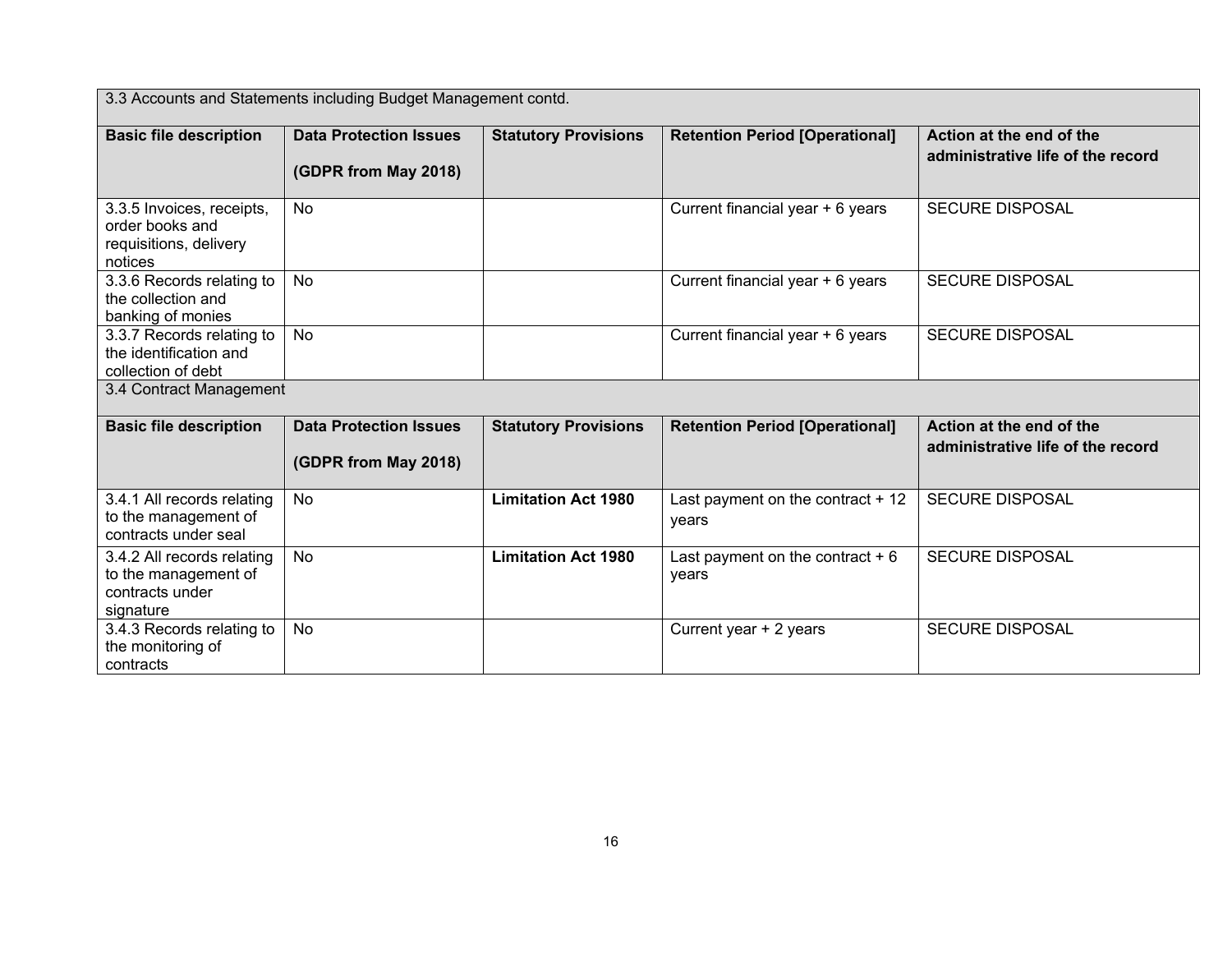| 3.5 School Fund                               |                                                       |                             |                                       |                                                               |  |
|-----------------------------------------------|-------------------------------------------------------|-----------------------------|---------------------------------------|---------------------------------------------------------------|--|
| <b>Basic file description</b>                 | <b>Data Protection Issues</b><br>(GDPR from May 2018) | <b>Statutory Provisions</b> | <b>Retention Period [Operational]</b> | Action at the end of the<br>administrative life of the record |  |
| 3.5.1 School Fund -<br>Cheque books           | No                                                    |                             | Current year + 6 years                | <b>SECURE DISPOSAL</b>                                        |  |
| 3.5.2 School Fund -<br>Paying in books        | <b>No</b>                                             |                             | Current year + 6 years                | <b>SECURE DISPOSAL</b>                                        |  |
| $3.5.3$ School Fund $-$<br>Ledger             | <b>No</b>                                             |                             | Current year + 6 years                | <b>SECURE DISPOSAL</b>                                        |  |
| 3.5.4 School Fund -<br>Invoices               | <b>No</b>                                             |                             | Current year + 6 years                | <b>SECURE DISPOSAL</b>                                        |  |
| $3.5.5$ School Fund $-$<br>Receipts           | No                                                    |                             | Current year + 6 years                | <b>SECURE DISPOSAL</b>                                        |  |
| 3.5.6 School Fund -<br><b>Bank statements</b> | No                                                    |                             | Current year + 6 years                | <b>SECURE DISPOSAL</b>                                        |  |
| $3.5.7$ School Fund $-$<br>Journey Books      | No                                                    |                             | Current year + 6 years                | <b>SECURE DISPOSAL</b>                                        |  |
| 3.6 School Meals Management                   |                                                       |                             |                                       |                                                               |  |
| <b>Basic file description</b>                 | <b>Data Protection Issues</b><br>(GDPR from May 2018) | <b>Statutory Provisions</b> | <b>Retention Period [Operational]</b> | Action at the end of the<br>administrative life of the record |  |
| 3.6.1 Free School Meals<br>Registers          | <b>Yes</b>                                            |                             | Current year + 6 years                | <b>SECURE DISPOSAL</b>                                        |  |
| 3.6.2 School Meals<br>Registers               | <b>Yes</b>                                            |                             | Current year + 3 years                | <b>SECURE DISPOSAL</b>                                        |  |
| 3.6.3 School Meals<br><b>Summary Sheets</b>   | No                                                    |                             | Current year + 3 years                | <b>SECURE DISPOSAL</b>                                        |  |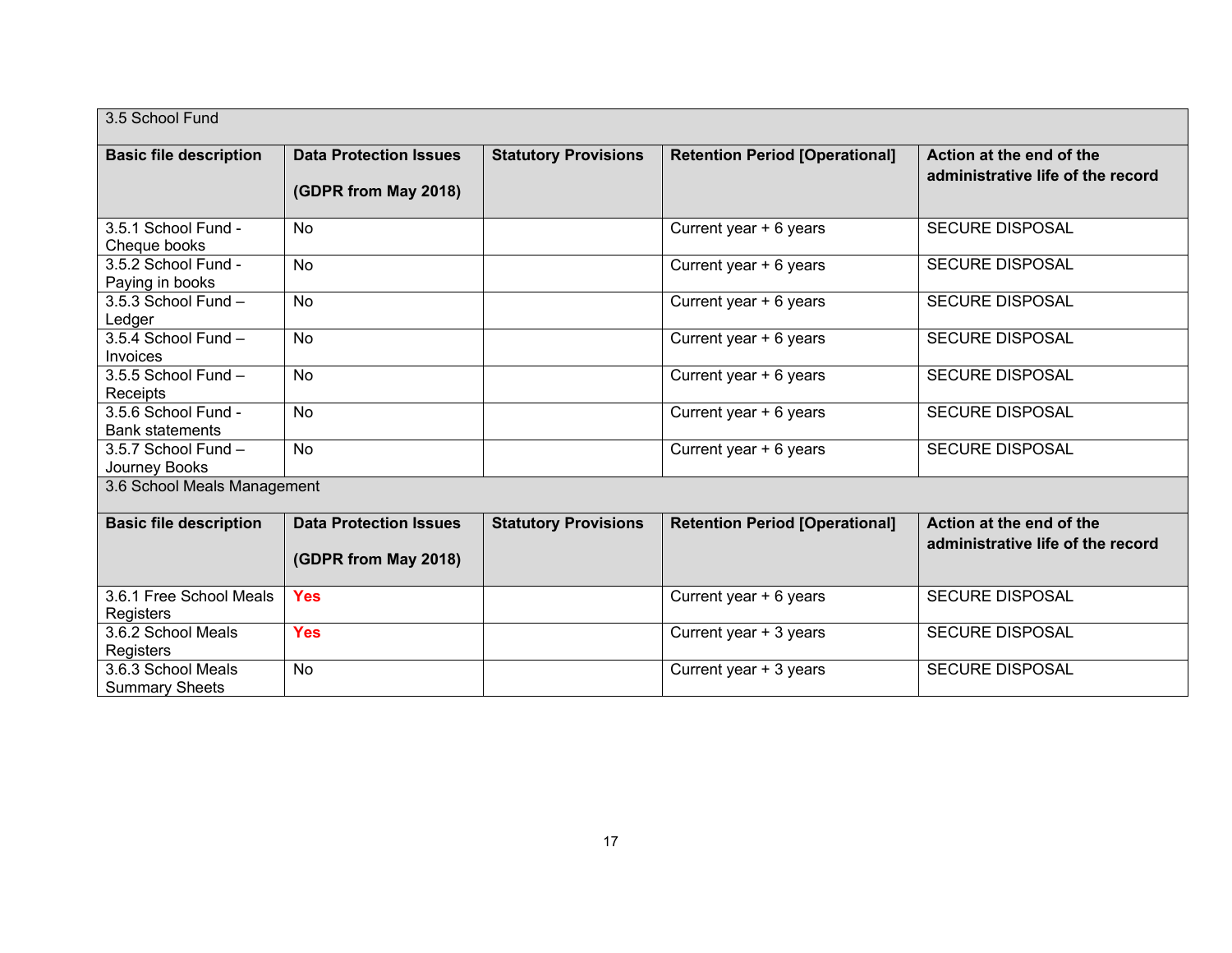#### **4. Property Management**

This section covers the management of buildings and property.

4.1 Property Management

| <b>Basic file description</b>                                                                                                              | <b>Data Protection Issues</b><br>(GDPR from May 2018) | <b>Statutory Provisions</b> | <b>Retention Period [Operational]</b>                                                                                                                      | Action at the end of the<br>administrative life of the record |  |  |
|--------------------------------------------------------------------------------------------------------------------------------------------|-------------------------------------------------------|-----------------------------|------------------------------------------------------------------------------------------------------------------------------------------------------------|---------------------------------------------------------------|--|--|
| $\overline{4.1}$ .1 Title deeds of<br>properties belonging to<br>the school                                                                | <b>No</b>                                             |                             | <b>PERMANENT</b><br>These should follow the property<br>unless the property has been<br>registered with the Land Registry                                  |                                                               |  |  |
| 4.1.2 Plans of property<br>belong to the school                                                                                            | <b>No</b>                                             |                             | These should be retained whilst<br>the building belongs to the school<br>and should be passed onto any<br>new owners if the building is<br>leased or sold. |                                                               |  |  |
| 4.1.3 Leases of property<br>leased by or to the<br>school                                                                                  | <b>No</b>                                             |                             | Expiry of lease + 6 years                                                                                                                                  | <b>SECURE DISPOSAL</b>                                        |  |  |
| 4.1.4 Records relating to<br>the letting of school<br>premises                                                                             | <b>No</b>                                             |                             | Current financial year + 6 years                                                                                                                           | <b>SECURE DISPOSAL</b>                                        |  |  |
| 4.2 Maintenance                                                                                                                            |                                                       |                             |                                                                                                                                                            |                                                               |  |  |
| <b>Basic file description</b>                                                                                                              | <b>Data Protection Issues</b><br>(GDPR from May 2018) | <b>Statutory Provisions</b> | <b>Retention Period [Operational]</b>                                                                                                                      | Action at the end of the<br>administrative life of the record |  |  |
| 4.2.1 All records relating<br>to the maintenance of<br>the school carried out by<br>contractors                                            | <b>No</b>                                             |                             | Current year + 6 years                                                                                                                                     | <b>SECURE DISPOSAL</b>                                        |  |  |
| 4.2.2 All records relating<br>to the maintenance of<br>the school carried out by<br>school employees<br>including maintenance<br>log books | <b>No</b>                                             |                             | Current year + 6 years                                                                                                                                     | <b>SECURE DISPOSAL</b>                                        |  |  |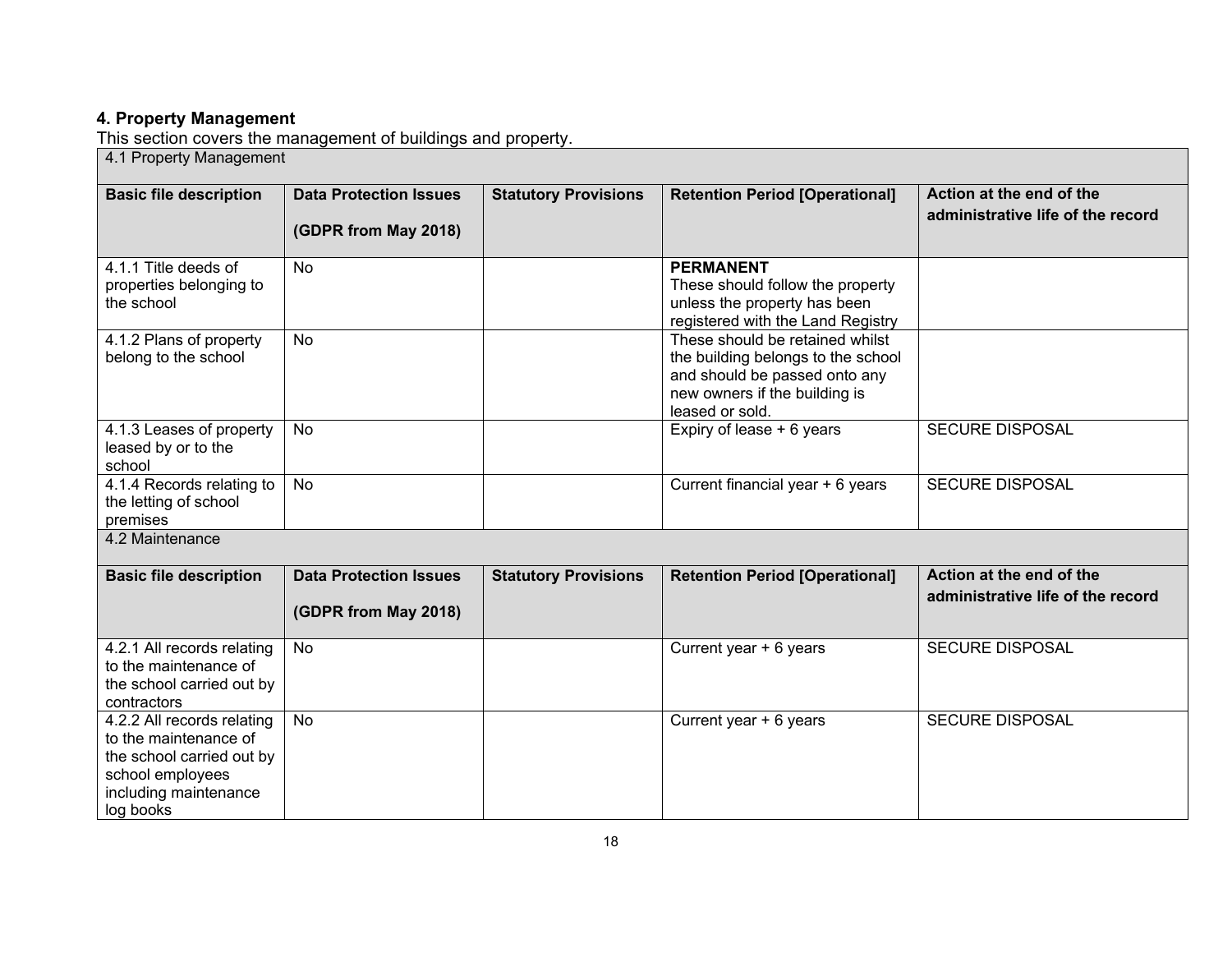# **5. Pupil Management**

This section includes all records which are created during the time a pupil spends at the school. For information about accident reporting see under Health and Safety above.

| 5.1 Pupil's Educational Record                                                                                               |                                                       |                                                                                                         |                                       |                                                                                                                                                                                                                                                                                                                                                                                                                                                                                                                                                                                                                                                                                                                                                                                                                                                              |
|------------------------------------------------------------------------------------------------------------------------------|-------------------------------------------------------|---------------------------------------------------------------------------------------------------------|---------------------------------------|--------------------------------------------------------------------------------------------------------------------------------------------------------------------------------------------------------------------------------------------------------------------------------------------------------------------------------------------------------------------------------------------------------------------------------------------------------------------------------------------------------------------------------------------------------------------------------------------------------------------------------------------------------------------------------------------------------------------------------------------------------------------------------------------------------------------------------------------------------------|
| <b>Basic file description</b>                                                                                                | <b>Data Protection Issues</b><br>(GDPR from May 2018) | <b>Statutory Provisions</b>                                                                             | <b>Retention Period [Operational]</b> | Action at the end of the<br>administrative life of the record                                                                                                                                                                                                                                                                                                                                                                                                                                                                                                                                                                                                                                                                                                                                                                                                |
| 5.1.1 Pupil's Educational<br>Record required by The<br><b>Education (Pupil</b><br>Information) (England)<br>Regulations 2005 | <b>Yes</b>                                            | <b>The Education</b><br>(Pupil Information)<br>(England)<br><b>Regulations</b><br>2005 SI 2005 No. 1437 |                                       |                                                                                                                                                                                                                                                                                                                                                                                                                                                                                                                                                                                                                                                                                                                                                                                                                                                              |
| <b>Secondary</b>                                                                                                             |                                                       |                                                                                                         | Date of birth + 25 years              | <b>SECURE DISPOSAL</b><br>Items which should be included on the<br>pupil record<br>If the pupil has attended an early<br>years setting, then the record of<br>transfer should be included on the<br>pupil file<br>Admission form (application form)<br>Privacy Notice [if these are issued<br>annually only the most recent need be<br>on the file] Photography Consents<br><b>Years Record</b><br><b>Annual Report to Parents</b><br>National Curriculum and Religious<br><b>Education Locally Agreed Syllabus</b><br><b>Record Sheets</b><br>Any information relating to a major<br>incident involving the child (either an<br>accident or other incident)<br>Any reports written about the child<br>Any information about a statement<br>and support offered in relation to the<br>statement Any relevant medical<br>information (should be stored in the |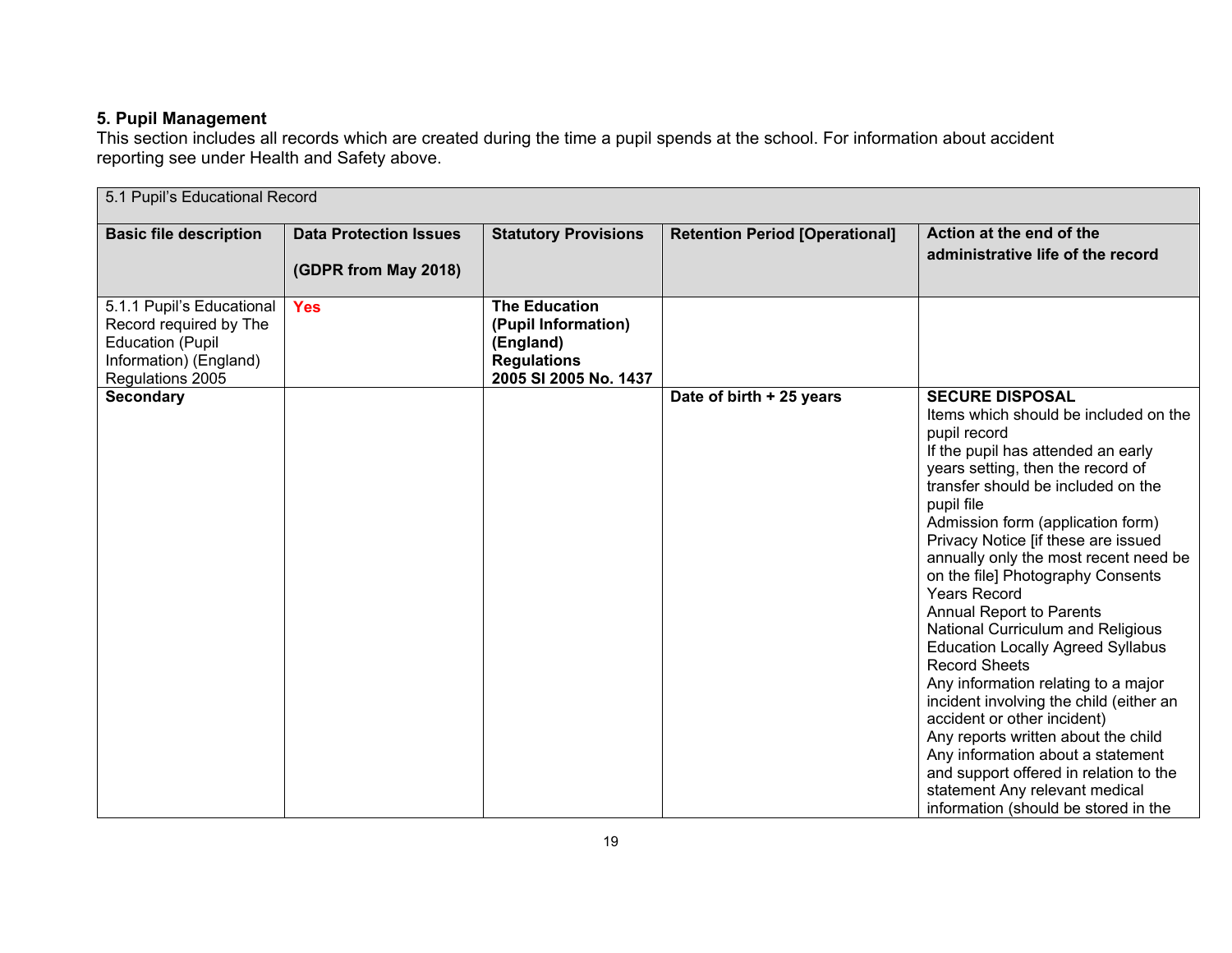|                                                             |                                                                    |                                                                                                                                                                                                                                                            |                                                                                                                                                                                                                                                                                       | file in a sealed envelope clearly<br>marked as such)<br>Child protection reports/disclosures<br>(should be stored in the file in a<br>sealed envelope clearly marked as<br>such)<br>Any information relating to exclusions<br>(fixed or permanent)<br>Any correspondence with parents or<br>outside agencies relating to major<br>issues<br>Details of any complaints made by the<br>parents or the pupil |
|-------------------------------------------------------------|--------------------------------------------------------------------|------------------------------------------------------------------------------------------------------------------------------------------------------------------------------------------------------------------------------------------------------------|---------------------------------------------------------------------------------------------------------------------------------------------------------------------------------------------------------------------------------------------------------------------------------------|-----------------------------------------------------------------------------------------------------------------------------------------------------------------------------------------------------------------------------------------------------------------------------------------------------------------------------------------------------------------------------------------------------------|
| 5.1 Pupil's Educational Record                              |                                                                    |                                                                                                                                                                                                                                                            |                                                                                                                                                                                                                                                                                       |                                                                                                                                                                                                                                                                                                                                                                                                           |
|                                                             |                                                                    |                                                                                                                                                                                                                                                            | This review took place as the Independent Inquiry on Child Sexual Abuse was beginning. In light of this, it is recommended that all records<br>relating to child abuse are retained until the Inquiry is completed. This section will then be reviewed again to take into account any |                                                                                                                                                                                                                                                                                                                                                                                                           |
|                                                             | recommendations the Inquiry might make concerning record retention |                                                                                                                                                                                                                                                            |                                                                                                                                                                                                                                                                                       |                                                                                                                                                                                                                                                                                                                                                                                                           |
| <b>Basic file description</b>                               | <b>Data Protection Issues</b>                                      | <b>Statutory Provisions</b>                                                                                                                                                                                                                                | <b>Retention Period [Operational]</b>                                                                                                                                                                                                                                                 | Action at the end of the                                                                                                                                                                                                                                                                                                                                                                                  |
|                                                             |                                                                    |                                                                                                                                                                                                                                                            |                                                                                                                                                                                                                                                                                       | administrative life of the record                                                                                                                                                                                                                                                                                                                                                                         |
|                                                             | (GDPR from May 2018)                                               |                                                                                                                                                                                                                                                            |                                                                                                                                                                                                                                                                                       |                                                                                                                                                                                                                                                                                                                                                                                                           |
| 5.1.2 Examination<br>Results - Pupil Copies                 | <b>Yes</b>                                                         |                                                                                                                                                                                                                                                            |                                                                                                                                                                                                                                                                                       |                                                                                                                                                                                                                                                                                                                                                                                                           |
| Public                                                      |                                                                    |                                                                                                                                                                                                                                                            | This information should<br>be added to the pupil file                                                                                                                                                                                                                                 | All uncollected certificates should be<br>returned to the examination board.                                                                                                                                                                                                                                                                                                                              |
| Secondary                                                   |                                                                    |                                                                                                                                                                                                                                                            | This information should be added<br>to the pupil file                                                                                                                                                                                                                                 |                                                                                                                                                                                                                                                                                                                                                                                                           |
| 5.1.3 Child Protection<br>information held on<br>pupil file | <b>Yes</b>                                                         | "Keeping children<br>safe in education<br><b>Statutory guidance</b><br>for schools and<br>colleges Sept 2016";<br>"Working together to<br>safeguard children. A<br>guide to inter-agency<br>working to safeguard<br>and promote the<br>welfare of children | If any records relating to child<br>protection issues are placed on<br>the pupil file, it should be in a<br>sealed envelope and then retained<br>for the same period of time as the<br>pupil file. Date of birth + 25 years                                                           | <b>SECURE DISPOSAL- these records</b><br><b>MUST be shredded</b>                                                                                                                                                                                                                                                                                                                                          |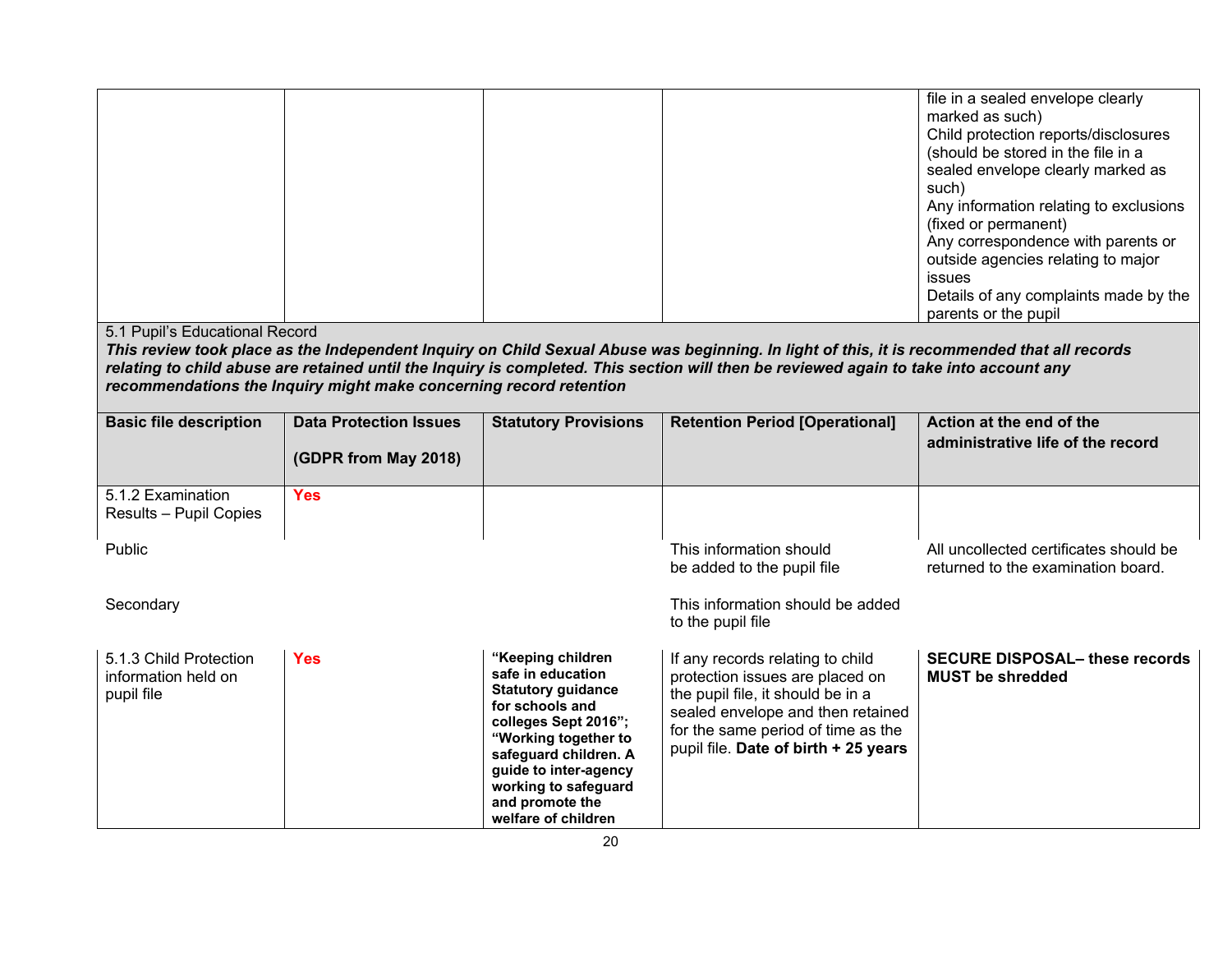|                                                                 |                                                       | <b>March 2015"</b>                                                                                                                                                                                                                                                                       |                                                                                                                                                                                                                                                                                                                                                                                                                                    |                                                               |  |  |
|-----------------------------------------------------------------|-------------------------------------------------------|------------------------------------------------------------------------------------------------------------------------------------------------------------------------------------------------------------------------------------------------------------------------------------------|------------------------------------------------------------------------------------------------------------------------------------------------------------------------------------------------------------------------------------------------------------------------------------------------------------------------------------------------------------------------------------------------------------------------------------|---------------------------------------------------------------|--|--|
| 5.1 Pupil's Educational Record contd.                           |                                                       |                                                                                                                                                                                                                                                                                          |                                                                                                                                                                                                                                                                                                                                                                                                                                    |                                                               |  |  |
| <b>Basic file description</b>                                   | <b>Data Protection Issues</b><br>(GDPR from May 2018) | <b>Statutory Provisions</b>                                                                                                                                                                                                                                                              | <b>Retention Period [Operational]</b>                                                                                                                                                                                                                                                                                                                                                                                              | Action at the end of the<br>administrative life of the record |  |  |
| 5.1.4 Child Protection<br>information held in<br>separate files | <b>Yes</b>                                            | "Keeping children<br>safe in education<br><b>Statutory guidance</b><br>for schools and<br>colleges September<br>2016"; "Working<br>together to<br>safeguard children. A<br>guide to inter-agency<br>working to safeguard<br>and promote the<br>welfare of children<br><b>March 2015"</b> | DOB of the child + 25<br>years then review<br>This retention period was agreed<br>in consultation with the<br>Safeguarding Children Group on<br>the understanding that the<br>principal copy of this information<br>will be found on the Local<br><b>Authority Social Services record</b><br>Retention periods relating to allegations made against adults can be found in the Human Resources section of this retention schedule. | <b>SECURE DISPOSAL - these</b><br>records MUST be shredded    |  |  |
| 5.2 Attendance                                                  |                                                       |                                                                                                                                                                                                                                                                                          |                                                                                                                                                                                                                                                                                                                                                                                                                                    |                                                               |  |  |
| <b>Basic file description</b>                                   | <b>Data Protection Issues</b><br>(GDPR from May 2018) | <b>Statutory Provisions</b>                                                                                                                                                                                                                                                              | <b>Retention Period [Operational]</b>                                                                                                                                                                                                                                                                                                                                                                                              | Action at the end of the<br>administrative life of the record |  |  |
| 5.2.1 Attendance<br>Registers                                   | <b>Yes</b>                                            | <b>School attendance:</b><br><b>Departmental advice</b><br>for maintained<br>schools, academies,<br>independent schools<br>and local authorities<br>October 2014                                                                                                                         | Every entry in the attendance<br>register must be preserved for a<br>period of three years after the date<br>on which the entry was made.                                                                                                                                                                                                                                                                                          | <b>SECURE DISPOSAL</b>                                        |  |  |
| 5.2.2 Correspondence<br>relating to authorised<br>absence       |                                                       | <b>Education Act 1996</b><br><b>Section 7</b>                                                                                                                                                                                                                                            | Current academic year + 2 years                                                                                                                                                                                                                                                                                                                                                                                                    | <b>SECURE DISPOSAL</b>                                        |  |  |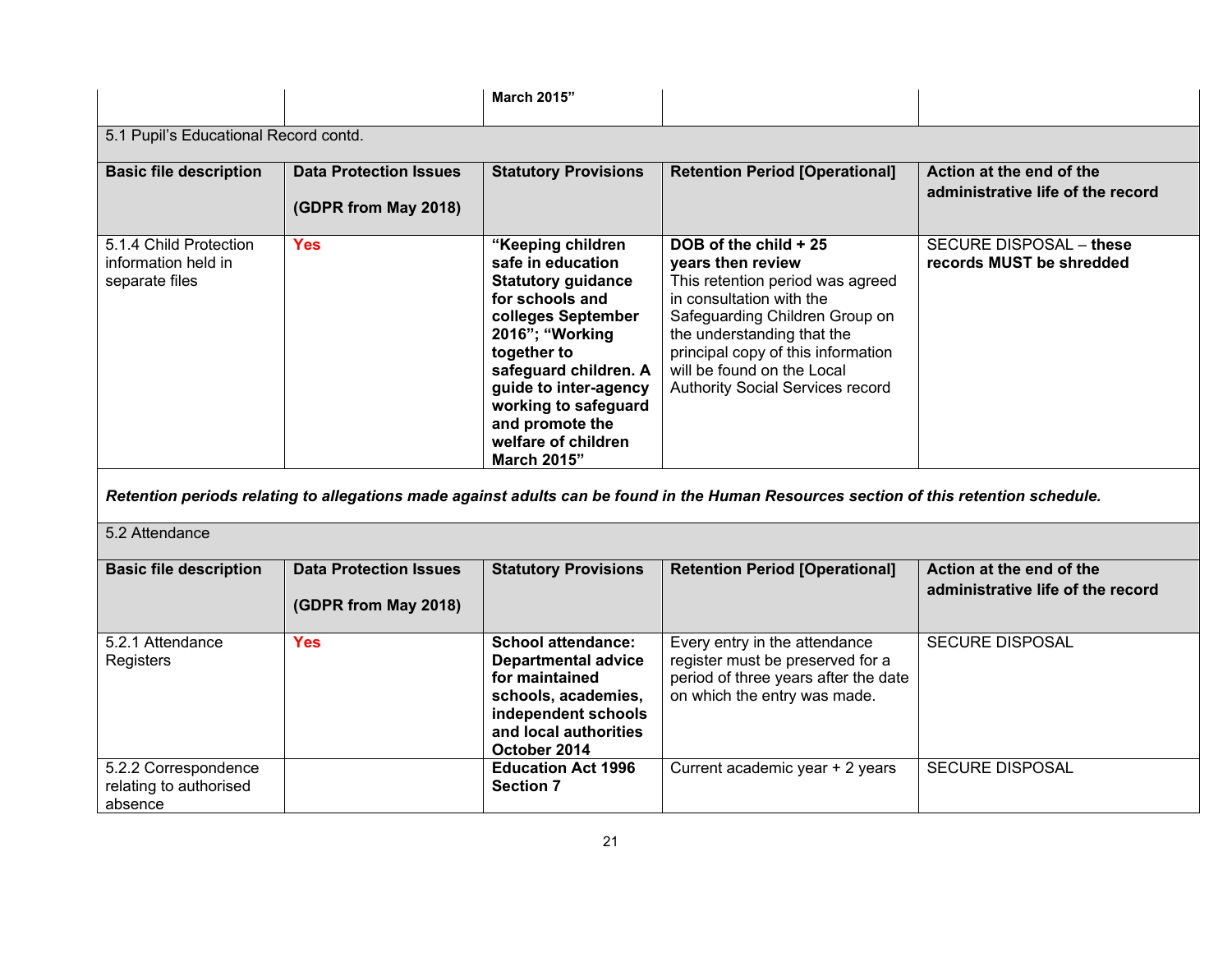| 5.3 Special Educational Needs                                                                                                  |                                                       |                                                                                                              |                                                                                                    |                                                                                                                                                                                                                                                                                                                                                                                                                                                            |  |
|--------------------------------------------------------------------------------------------------------------------------------|-------------------------------------------------------|--------------------------------------------------------------------------------------------------------------|----------------------------------------------------------------------------------------------------|------------------------------------------------------------------------------------------------------------------------------------------------------------------------------------------------------------------------------------------------------------------------------------------------------------------------------------------------------------------------------------------------------------------------------------------------------------|--|
| <b>Basic file description</b>                                                                                                  | <b>Data Protection Issues</b><br>(GDPR from May 2018) | <b>Statutory Provisions</b>                                                                                  | <b>Retention Period [Operational]</b>                                                              | Action at the end of the administrative life<br>of the record                                                                                                                                                                                                                                                                                                                                                                                              |  |
| 5.3.1 Special<br><b>Educational Needs</b><br>files, reviews and<br>Individual Education<br>Plans                               | <b>Yes</b>                                            | <b>Limitation Act 1980</b><br>(Section 2)                                                                    | Date of Birth of the pupil +<br>25 years                                                           | <b>REVIEW NOTE:</b><br>This retention period is the minimum retentio<br>period that any pupil file should be kept.<br>Some authorities choose to keep SEN files f<br>a longer period of time to defend themselves<br>in a "failure to provide a sufficient education"<br>case. There is an element of business risk<br>analysis involved in any decision to keep the<br>records longer than the minimum retention<br>period and this should be documented. |  |
| 5.3.2 Statement<br>maintained under<br>section 234 of the<br>Education Act 1990 and<br>any amendments made<br>to the statement | <b>Yes</b>                                            | <b>Education Act 1996</b><br><b>Special Educational</b><br><b>Needs and Disability</b><br>Act 2001 Section 1 | Date of birth of the pupil + 25<br>years<br>[This would normally be retained<br>on the pupil file] | <b>SECURE DISPOSAL unless the document</b><br>is subject to a legal hold                                                                                                                                                                                                                                                                                                                                                                                   |  |
| 5.3.3 Advice and<br>information provided to<br>parents regarding<br>educational<br>needs                                       | <b>Yes</b>                                            | <b>Special Educational</b><br><b>Needs and Disability</b><br>Act 2001 Section 2                              | Date of birth of the pupil + 25<br>years<br>[This would normally be retained<br>on the pupil file] | <b>SECURE DISPOSAL unless the document</b><br>is subject to a legal hold                                                                                                                                                                                                                                                                                                                                                                                   |  |
| 5.3.4 Accessibility<br>Strategy                                                                                                | <b>Yes</b>                                            | <b>Special Educational</b><br><b>Needs and Disability</b><br>Act 2001 Section 14                             | Date of birth of the pupil<br>+25 years<br>[This would normally be retained<br>on the pupil file]  | <b>SECURE DISPOSAL unless the document</b><br>is subject to a legal hold                                                                                                                                                                                                                                                                                                                                                                                   |  |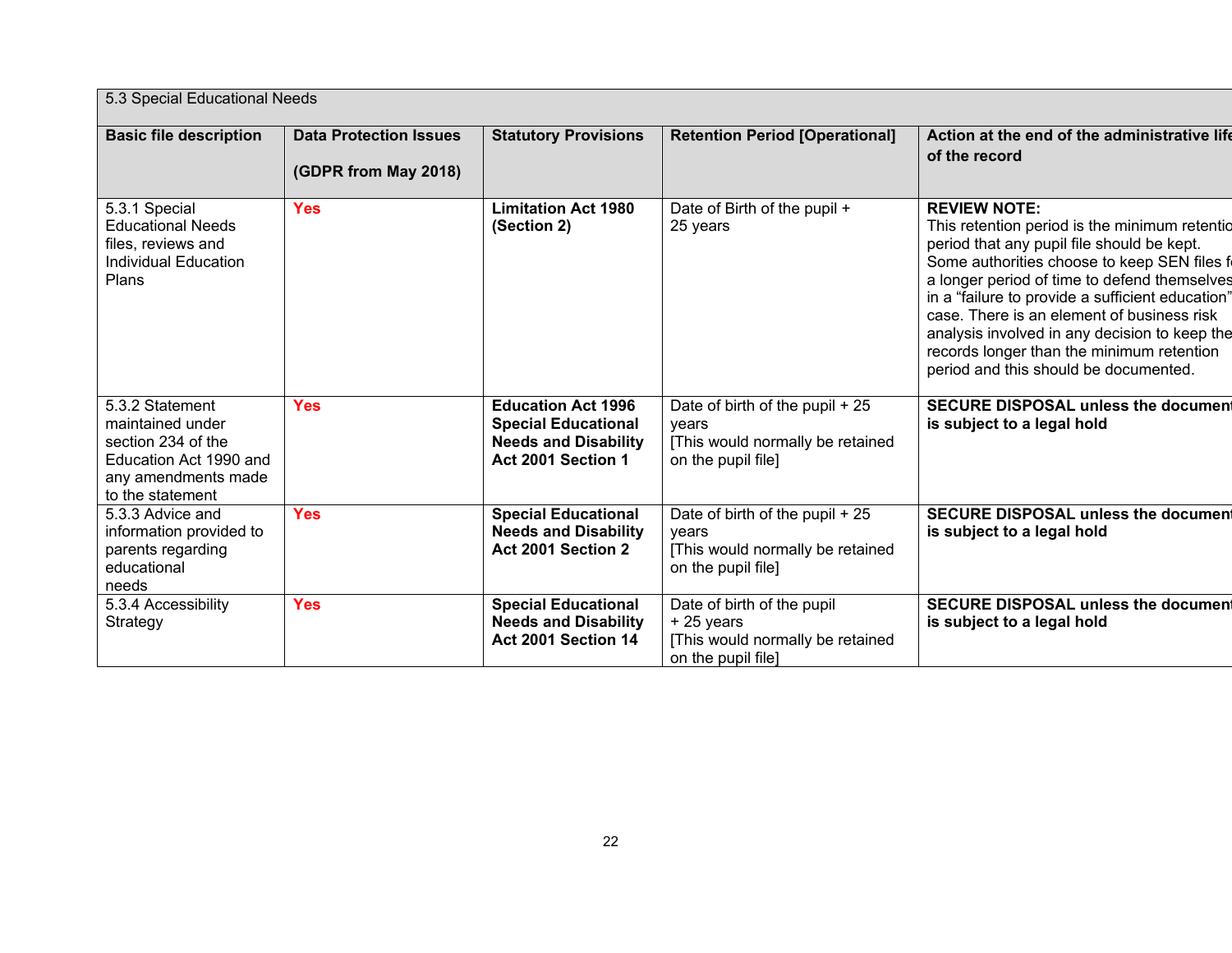# **6. Curriculum Management**

| 6.1 Statistics and Management Information            |                                                       |                             |                                                                                                                                                                                                                                                                                                                                               |                                                               |
|------------------------------------------------------|-------------------------------------------------------|-----------------------------|-----------------------------------------------------------------------------------------------------------------------------------------------------------------------------------------------------------------------------------------------------------------------------------------------------------------------------------------------|---------------------------------------------------------------|
| <b>Basic file description</b>                        | <b>Data Protection Issues</b><br>(GDPR from May 2018) | <b>Statutory Provisions</b> | <b>Retention Period [Operational]</b>                                                                                                                                                                                                                                                                                                         | Action at the end of the<br>administrative life of the record |
| 6.1.1 Curriculum returns                             | N <sub>o</sub>                                        |                             | Current year + 3 years                                                                                                                                                                                                                                                                                                                        | <b>SECURE DISPOSAL</b>                                        |
| 6.1.2 Examination<br>Results<br>(Schools Copy)       | <b>Yes</b>                                            |                             | Current year + 6 years                                                                                                                                                                                                                                                                                                                        | <b>SECURE DISPOSAL</b>                                        |
| SATS records -                                       | <b>Yes</b>                                            |                             |                                                                                                                                                                                                                                                                                                                                               |                                                               |
| <b>Results</b>                                       |                                                       |                             | The SATS results should be<br>recorded on the pupil's<br>educational file and will<br>therefore, be retained until the<br>pupil reaches the age of 25 years.<br>The school may wish to keep a<br>composite record of all the whole<br>year SATs results.<br>These could be kept for current<br>year + 6 years to allow suitable<br>comparison | <b>SECURE DISPOSAL</b>                                        |
| <b>Examination Papers</b>                            |                                                       |                             | The examination papers should be<br>kept until any appeals/validation<br>process is complete                                                                                                                                                                                                                                                  | <b>SECURE DISPOSAL</b>                                        |
| 6.1.3 Published<br>Admission<br>Number (PAN) Reports | <b>Yes</b>                                            |                             | Current year + 6 years                                                                                                                                                                                                                                                                                                                        | <b>SECURE DISPOSAL</b>                                        |
| 6.1.4 Value Added and<br><b>Contextual Data</b>      | <b>Yes</b>                                            |                             | Current year + 6 years                                                                                                                                                                                                                                                                                                                        | <b>SECURE DISPOSAL</b>                                        |
| 6.1.5 Self Evaluation<br>Forms                       | <b>Yes</b>                                            |                             | Current year + 6 years                                                                                                                                                                                                                                                                                                                        | <b>SECURE DISPOSAL</b>                                        |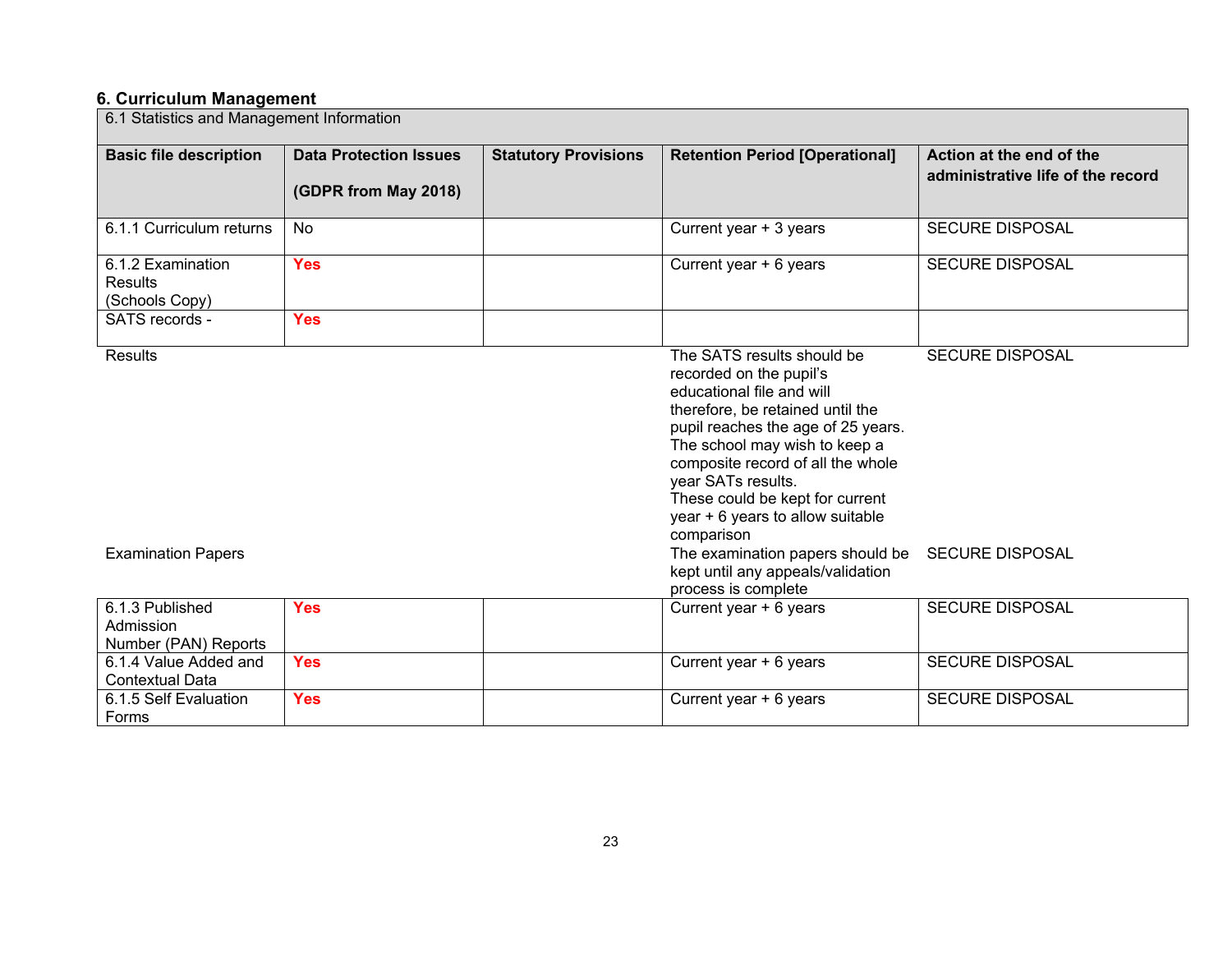| 6.2 Implementation of Curriculum   |                                                       |                             |                                                                                                                                                                       |                                                                                                              |
|------------------------------------|-------------------------------------------------------|-----------------------------|-----------------------------------------------------------------------------------------------------------------------------------------------------------------------|--------------------------------------------------------------------------------------------------------------|
| <b>Basic file description</b>      | <b>Data Protection Issues</b><br>(GDPR from May 2018) | <b>Statutory Provisions</b> | <b>Retention Period [Operational]</b>                                                                                                                                 | Action at the end of the<br>administrative life of the record                                                |
| 6.2.1 Schemes of Work              | <b>No</b>                                             |                             | Current year + 1 year                                                                                                                                                 |                                                                                                              |
| 6.2.2 Timetable                    |                                                       |                             | Current year + 1 year                                                                                                                                                 | It may be appropriate to review<br>these records at the end of each<br>year and allocate a further retention |
| 6.2.3 Class Record<br><b>Books</b> |                                                       |                             | Current year + 1 year                                                                                                                                                 | period or SECURE DISPOSAL                                                                                    |
| 6.2.4 Mark Books                   |                                                       |                             | Current year + 1 year                                                                                                                                                 |                                                                                                              |
| 6.2.5 Record of<br>homework set    |                                                       |                             | Current year + 1 year                                                                                                                                                 |                                                                                                              |
| 6.2.6 Pupils' Work                 | No                                                    |                             | Where possible pupils' work<br>should be returned to the pupil at<br>the end of the academic year if<br>this is not the school's policy then<br>current year + 1 year | <b>SECURE DISPOSAL</b>                                                                                       |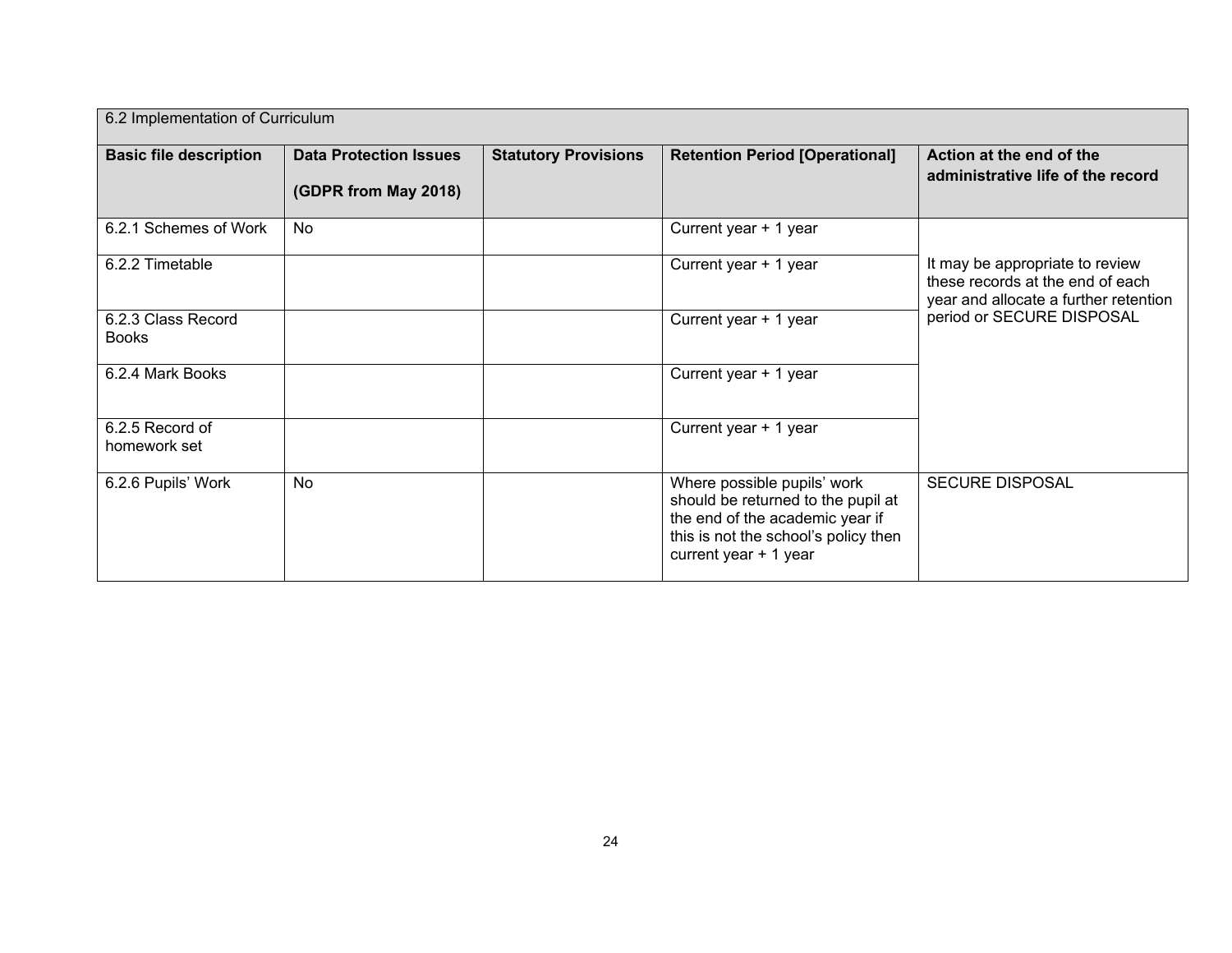# **7. Extra-Curricular Activities**

| 7.1 Educational Visits outside the Classroom                                                                                                             |                                                       |                                                                                                                                                                                                                                                  |                                       |                                                                                                                                                                                                                                                                          |  |  |  |
|----------------------------------------------------------------------------------------------------------------------------------------------------------|-------------------------------------------------------|--------------------------------------------------------------------------------------------------------------------------------------------------------------------------------------------------------------------------------------------------|---------------------------------------|--------------------------------------------------------------------------------------------------------------------------------------------------------------------------------------------------------------------------------------------------------------------------|--|--|--|
| <b>Basic file description</b>                                                                                                                            | <b>Data Protection Issues</b><br>(GDPR from May 2018) | <b>Statutory Provisions</b>                                                                                                                                                                                                                      | <b>Retention Period [Operational]</b> | Action at the end of the<br>administrative life of the record                                                                                                                                                                                                            |  |  |  |
| 7.1.1 Records created<br>by schools to obtain<br>approval to run an<br><b>Educational Visit outside</b><br>the Classroom $-$<br><b>Secondary Schools</b> | <b>No</b>                                             | <b>Outdoor Education</b><br><b>Advisers' Panel</b><br><b>National Guidance</b><br>website<br>http://oeapng.info<br>specifically<br>Section 3 - "Legal<br><b>Framework and</b><br><b>Employer Systems"</b><br>and Section 4 -<br>"Good Practice". | Date of visit + 10 years              | <b>SECURE DISPOSAL</b>                                                                                                                                                                                                                                                   |  |  |  |
| 7.1.2 Parental consent<br>forms for school<br>trips where there has<br>been no major incident                                                            | <b>Yes</b>                                            |                                                                                                                                                                                                                                                  | Conclusion of the trip                | Although the consent forms could be<br>retained for $DOB + 22$ years, the<br>requirement for them<br>being needed is low and most<br>schools do not have the storage<br>capacity to retain every single<br>consent form issued by the school<br>for this period of time. |  |  |  |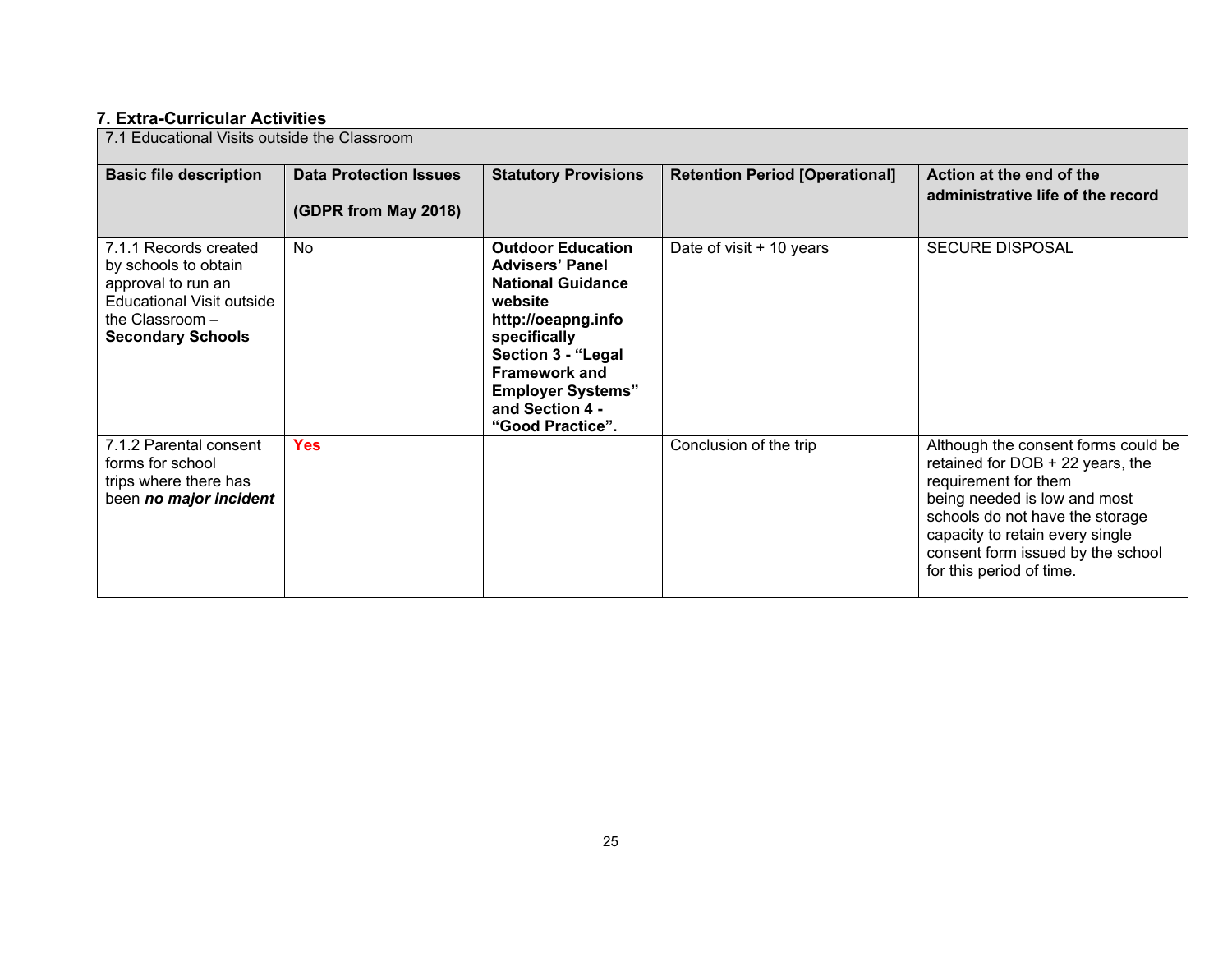| 7.1 Educational Visits outside the Classroom contd.                                                                                   |                                                       |                                           |                                                                                                                                                                                                     |                                                               |  |  |  |
|---------------------------------------------------------------------------------------------------------------------------------------|-------------------------------------------------------|-------------------------------------------|-----------------------------------------------------------------------------------------------------------------------------------------------------------------------------------------------------|---------------------------------------------------------------|--|--|--|
| <b>Basic file description</b>                                                                                                         | <b>Data Protection Issues</b><br>(GDPR from May 2018) | <b>Statutory Provisions</b>               | <b>Retention Period [Operational]</b>                                                                                                                                                               | Action at the end of the<br>administrative life of the record |  |  |  |
| 7.1.3 Parental<br>permission slips for<br>school trips - where<br>there has been a major<br>incident                                  | <b>Yes</b>                                            | <b>Limitation Act 1980</b><br>(Section 2) | DOB of the pupil involved in the<br>incident + 25 years<br>The permission slips for all the<br>pupils on the trip need to be<br>retained to show that the rules<br>had been followed for all pupils |                                                               |  |  |  |
| 7.2 Family Liaison Officers and Home School Liaison Assistants                                                                        |                                                       |                                           |                                                                                                                                                                                                     |                                                               |  |  |  |
| <b>Basic file description</b>                                                                                                         | <b>Data Protection Issues</b><br>(GDPR from May 2018) | <b>Statutory Provisions</b>               | <b>Retention Period [Operational]</b>                                                                                                                                                               | Action at the end of the<br>administrative life of the record |  |  |  |
| 7.2.1 Day Books                                                                                                                       | <b>Yes</b>                                            |                                           | Current year + 2 years then review                                                                                                                                                                  |                                                               |  |  |  |
| 7.2.2 Reports for outside<br>agencies - where the<br>report has been<br>included on the case file<br>created by the outside<br>agency | Yes                                                   |                                           | Whilst child is attending school<br>and then destroy                                                                                                                                                |                                                               |  |  |  |
| 7.2.3 Referral forms                                                                                                                  | <b>Yes</b>                                            |                                           | While the referral is current                                                                                                                                                                       |                                                               |  |  |  |
| 7.2.4 Contact data<br>sheets                                                                                                          | <b>Yes</b>                                            |                                           | Current year then review, if<br>contact is no longer active then<br>destroy                                                                                                                         |                                                               |  |  |  |
| 7.2.5 Contact database<br>entries                                                                                                     | <b>Yes</b>                                            |                                           | Current year then review, if<br>contact is no longer active then<br>destroy                                                                                                                         |                                                               |  |  |  |
| 7.2.6 Group Registers                                                                                                                 | <b>Yes</b>                                            |                                           | Current year + 2 years                                                                                                                                                                              |                                                               |  |  |  |